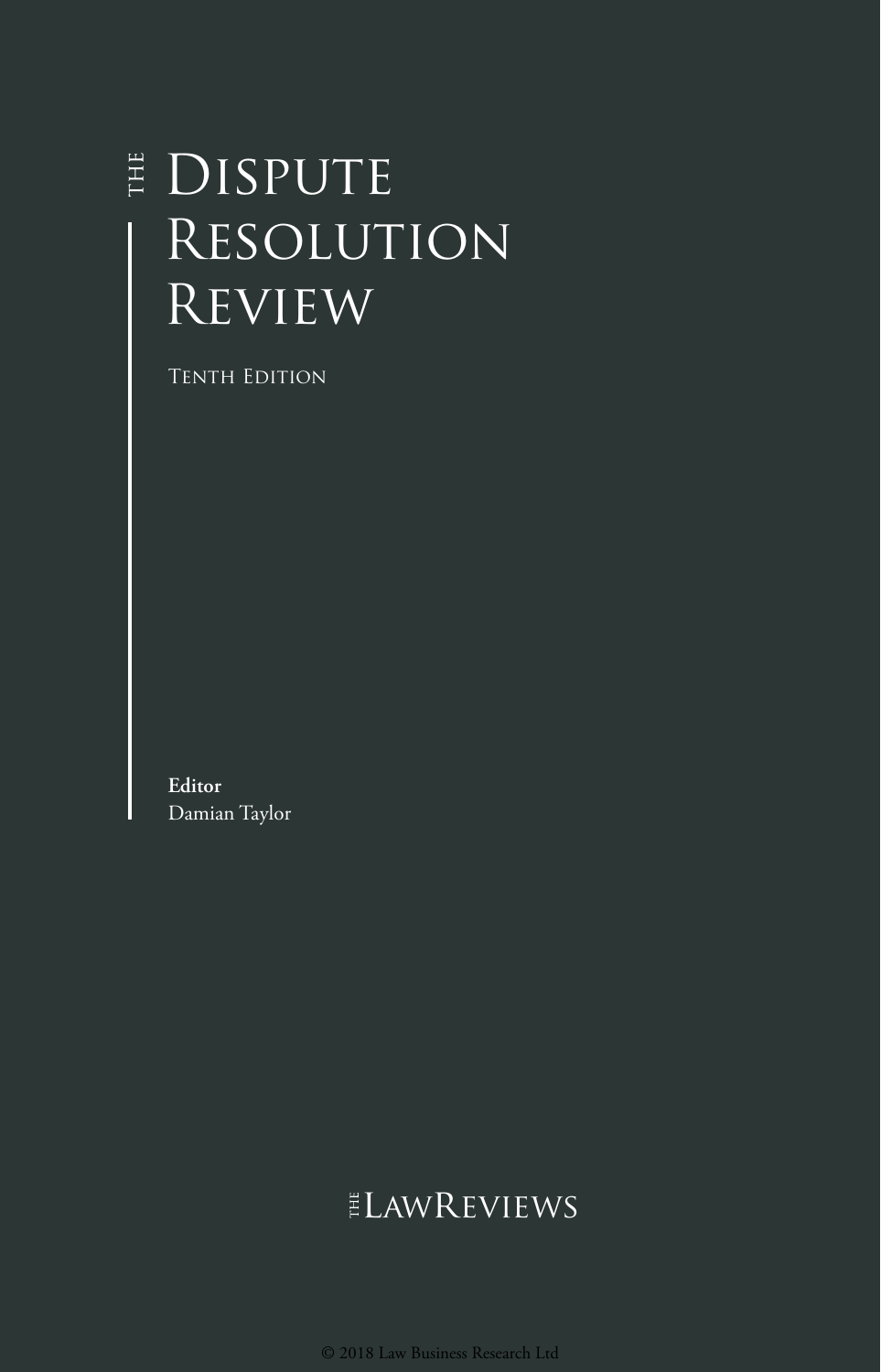# E DISPUTE Resolution Review

Tenth Edition

Reproduced with permission from Law Business Research Ltd This article was first published in March 2018 For further information please contact Nick.Barette@thelawreviews.co.uk

**Editor** Damian Taylor

# ELAWREVIEWS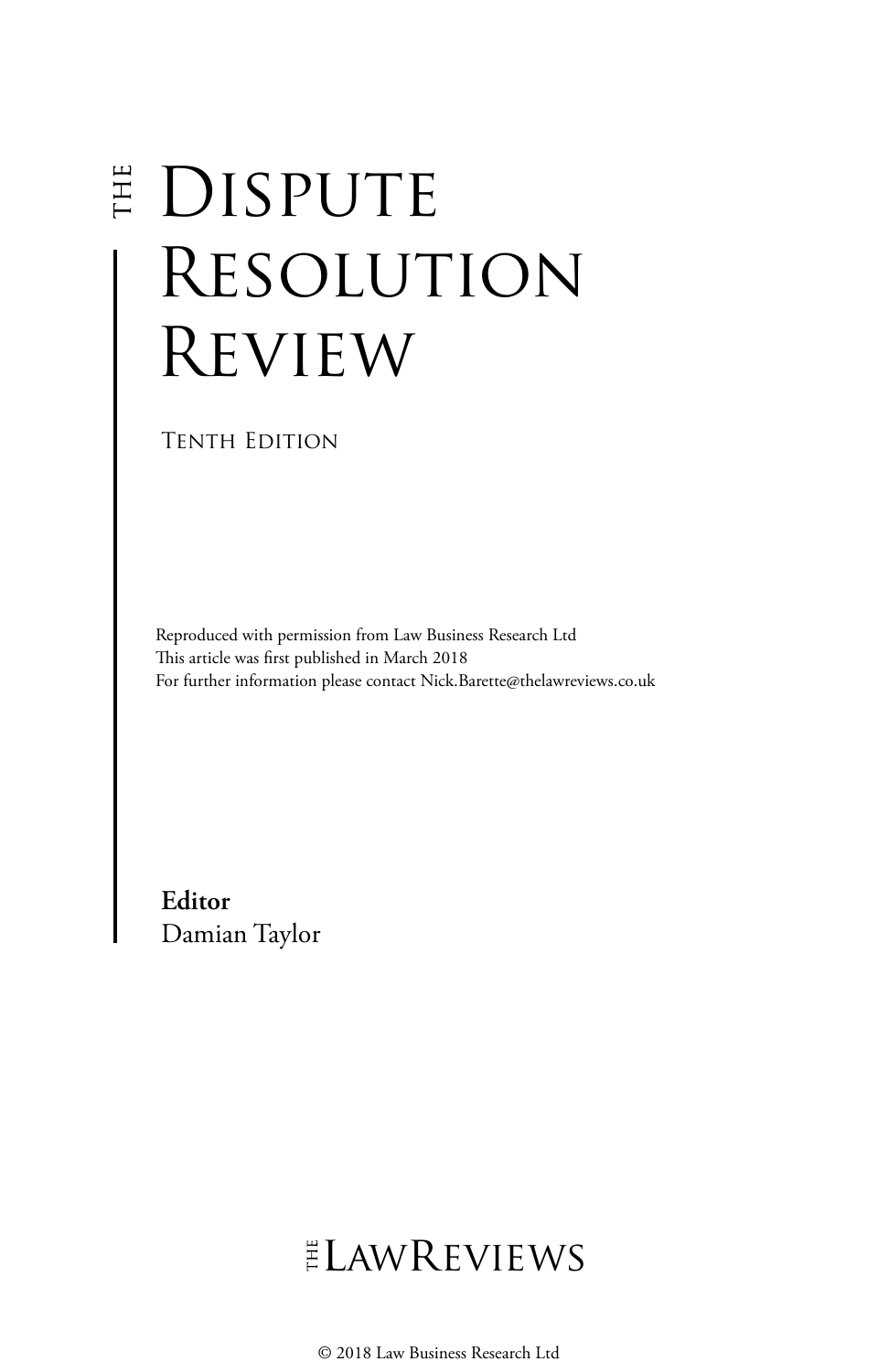#### PUBLISHER Tom Barnes

#### SENIOR BUSINESS DEVELOPMENT MANAGER Nick Barette

BUSINESS DEVELOPMENT MANAGERS Thomas Lee, Joel Woods

> ACCOUNT MANAGERS Pere Aspinall, Sophie Emberson, Laura Lynas, Jack Bagnall

PRODUCT MARKETING EXECUTIVE Rebecca Mogridge

> RESEARCHER Arthur Hunter

EDITORIAL COORDINATOR Gavin Jordan

HEAD OF PRODUCTION Adam Myers

PRODUCTION EDITOR Anna Andreoli

> SUBEDITOR Anne Borthwick

CHIEF EXECUTIVE OFFICER Paul Howarth

Published in the United Kingdom by Law Business Research Ltd, London 87 Lancaster Road, London, W11 1QQ, UK © 2018 Law Business Research Ltd www.TheLawReviews.co.uk

No photocopying: copyright licences do not apply.

The information provided in this publication is general and may not apply in a specific situation, nor does it necessarily represent the views of authors' firms or their clients. Legal advice should always be sought before taking any legal action based on the information provided. The publishers accept no responsibility for any acts or omissions contained herein. Although the information provided is accurate as of February 2018, be advised that this is a developing area.

Enquiries concerning reproduction should be sent to Law Business Research, at the address above. Enquiries concerning editorial content should be directed to the Publisher – tom.barnes@lbresearch.com

#### ISBN 978-1-912228-14-0

Printed in Great Britain by Encompass Print Solutions, Derbyshire Tel: 0844 2480 112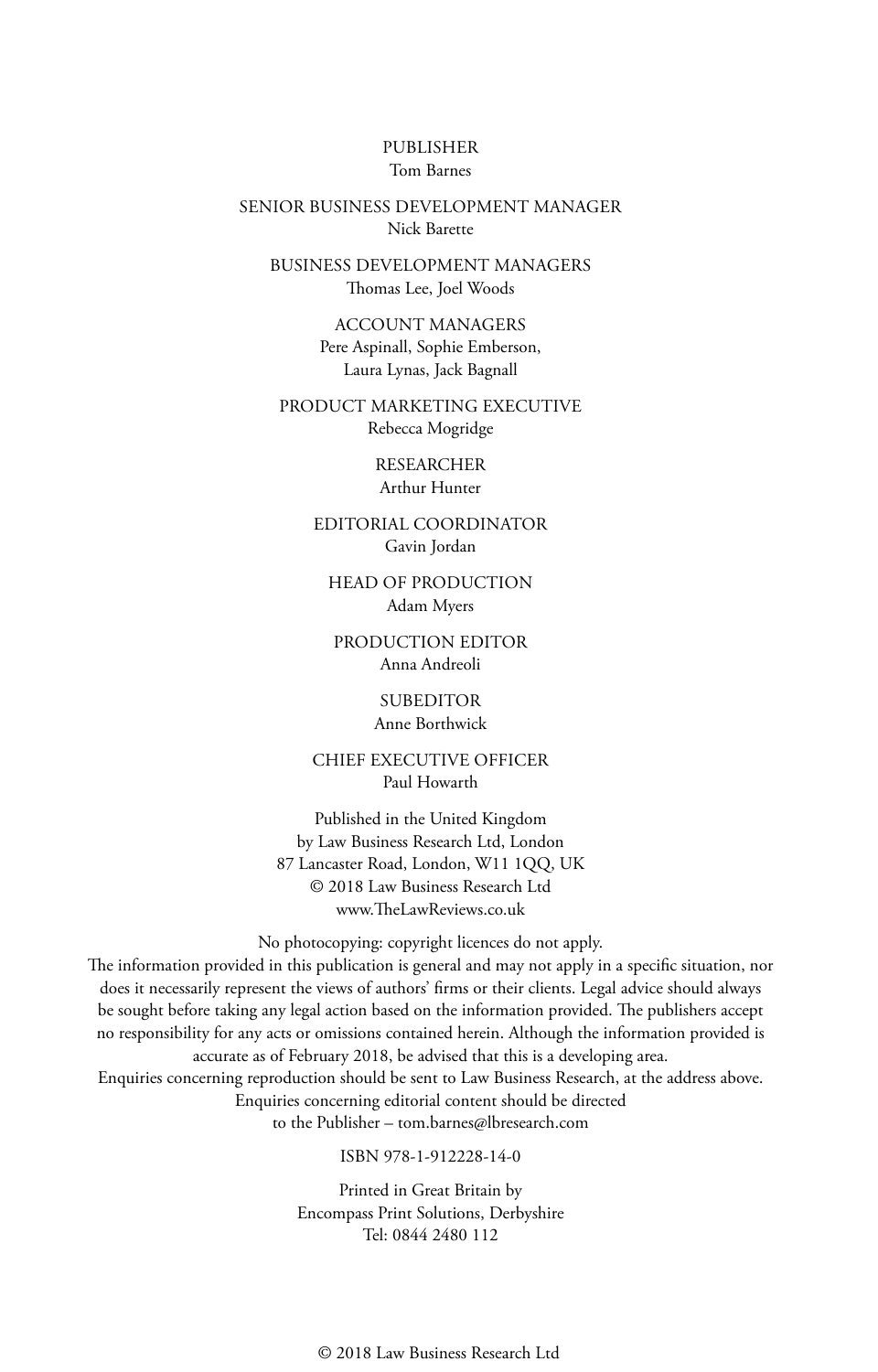# $E$ LAWREVIEWS

THE MERGERS AND ACQUISITIONS REVIEW THE RESTRUCTURING REVIEW THE PRIVATE COMPETITION ENFORCEMENT REVIEW THE DISPUTE RESOLUTION REVIEW THE EMPLOYMENT LAW REVIEW THE PUBLIC COMPETITION ENFORCEMENT REVIEW THE BANKING REGULATION REVIEW THE INTERNATIONAL ARBITRATION REVIEW THE MERGER CONTROL REVIEW THE TECHNOLOGY, MEDIA AND TELECOMMUNICATIONS REVIEW THE INWARD INVESTMENT AND INTERNATIONAL TAXATION REVIEW THE CORPORATE GOVERNANCE REVIEW THE CORPORATE IMMIGRATION REVIEW THE INTERNATIONAL INVESTIGATIONS REVIEW THE PROJECTS AND CONSTRUCTION REVIEW THE INTERNATIONAL CAPITAL MARKETS REVIEW THE REAL ESTATE LAW REVIEW THE PRIVATE EQUITY REVIEW THE ENERGY REGULATION AND MARKETS REVIEW THE INTELLECTUAL PROPERTY REVIEW THE ASSET MANAGEMENT REVIEW THE PRIVATE WEALTH AND PRIVATE CLIENT REVIEW THE MINING LAW REVIEW THE EXECUTIVE REMUNERATION REVIEW THE ANTI-BRIBERY AND ANTI-CORRUPTION REVIEW THE CARTELS AND LENIENCY REVIEW THE TAX DISPUTES AND LITIGATION REVIEW THE LIFE SCIENCES LAW REVIEW THE INSURANCE AND REINSURANCE LAW REVIEW THE GOVERNMENT PROCUREMENT REVIEW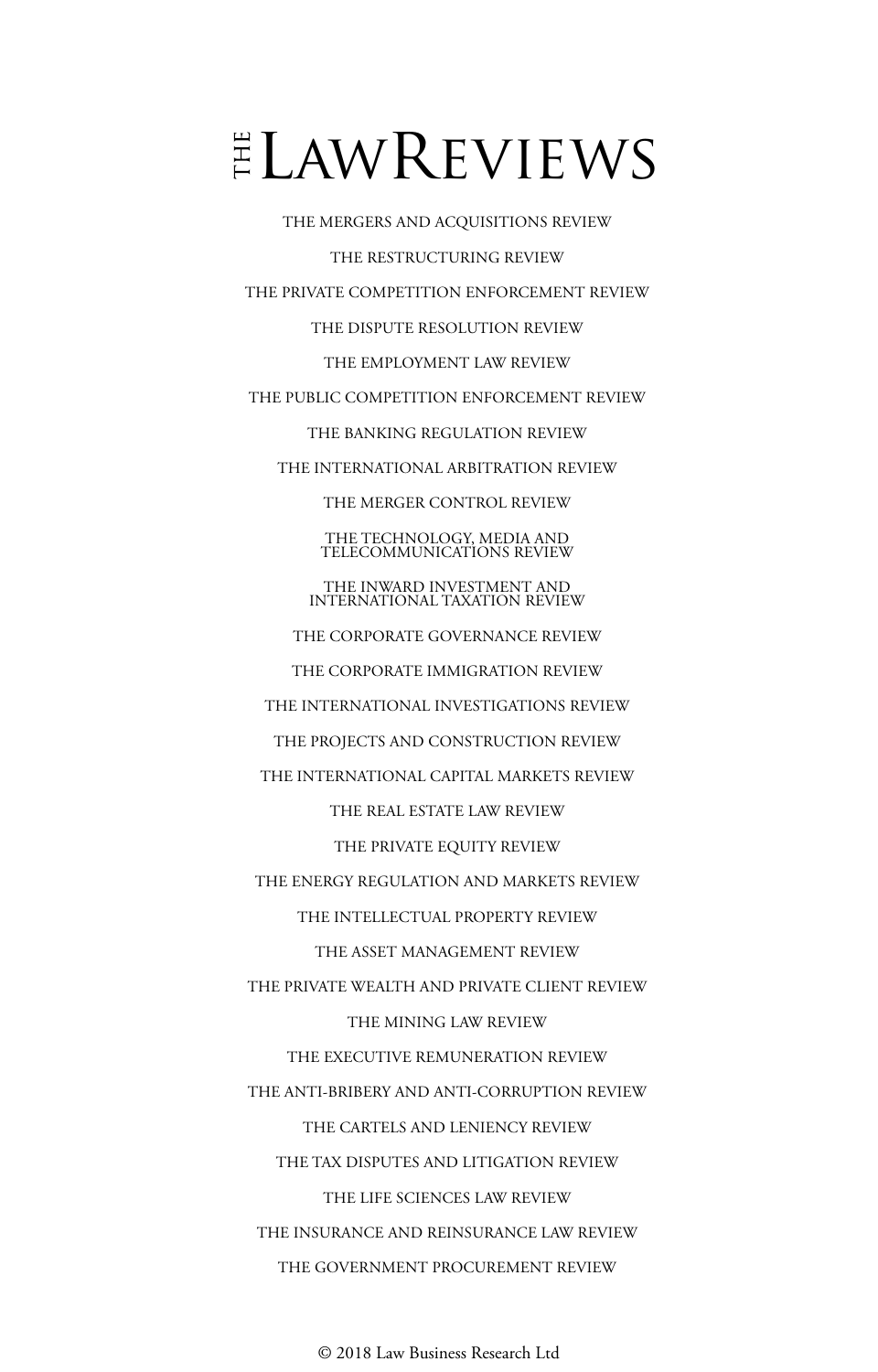THE DOMINANCE AND MONOPOLIES REVIEW THE AVIATION LAW REVIEW THE FOREIGN INVESTMENT REGULATION REVIEW THE ASSET TRACING AND RECOVERY REVIEW THE INSOLVENCY REVIEW THE OIL AND GAS LAW REVIEW THE FRANCHISE LAW REVIEW THE PRODUCT REGULATION AND LIABILITY REVIEW THE SHIPPING LAW REVIEW THE ACQUISITION AND LEVERAGED FINANCE REVIEW THE PRIVACY, DATA PROTECTION AND CYBERSECURITY LAW REVIEW THE PUBLIC–PRIVATE PARTNERSHIP LAW REVIEW THE TRANSPORT FINANCE LAW REVIEW THE SECURITIES LITIGATION REVIEW THE LENDING AND SECURED FINANCE REVIEW THE INTERNATIONAL TRADE LAW REVIEW THE SPORTS LAW REVIEW THE INVESTMENT TREATY ARBITRATION REVIEW THE GAMBLING LAW REVIEW THE INTELLECTUAL PROPERTY AND ANTITRUST REVIEW THE REAL ESTATE M&A AND PRIVATE EQUITY REVIEW THE SHAREHOLDER RIGHTS AND ACTIVISM REVIEW THE ISLAMIC FINANCE AND MARKETS LAW REVIEW THE ENVIRONMENT AND CLIMATE CHANGE LAW REVIEW THE CONSUMER FINANCE LAW REVIEW THE INITIAL PUBLIC OFFERINGS REVIEW THE CLASS ACTIONS LAW REVIEW THE TRANSFER PRICING LAW REVIEW THE BANKING LITIGATION LAW REVIEW THE HEALTHCARE LAW REVIEW THE PATENT LITIGATION LAW REVIEW THE THIRD PARTY LITIGATION FUNDING LAW REVIEW THE TRADEMARKS LAW REVIEW

### www.TheLawReviews.co.uk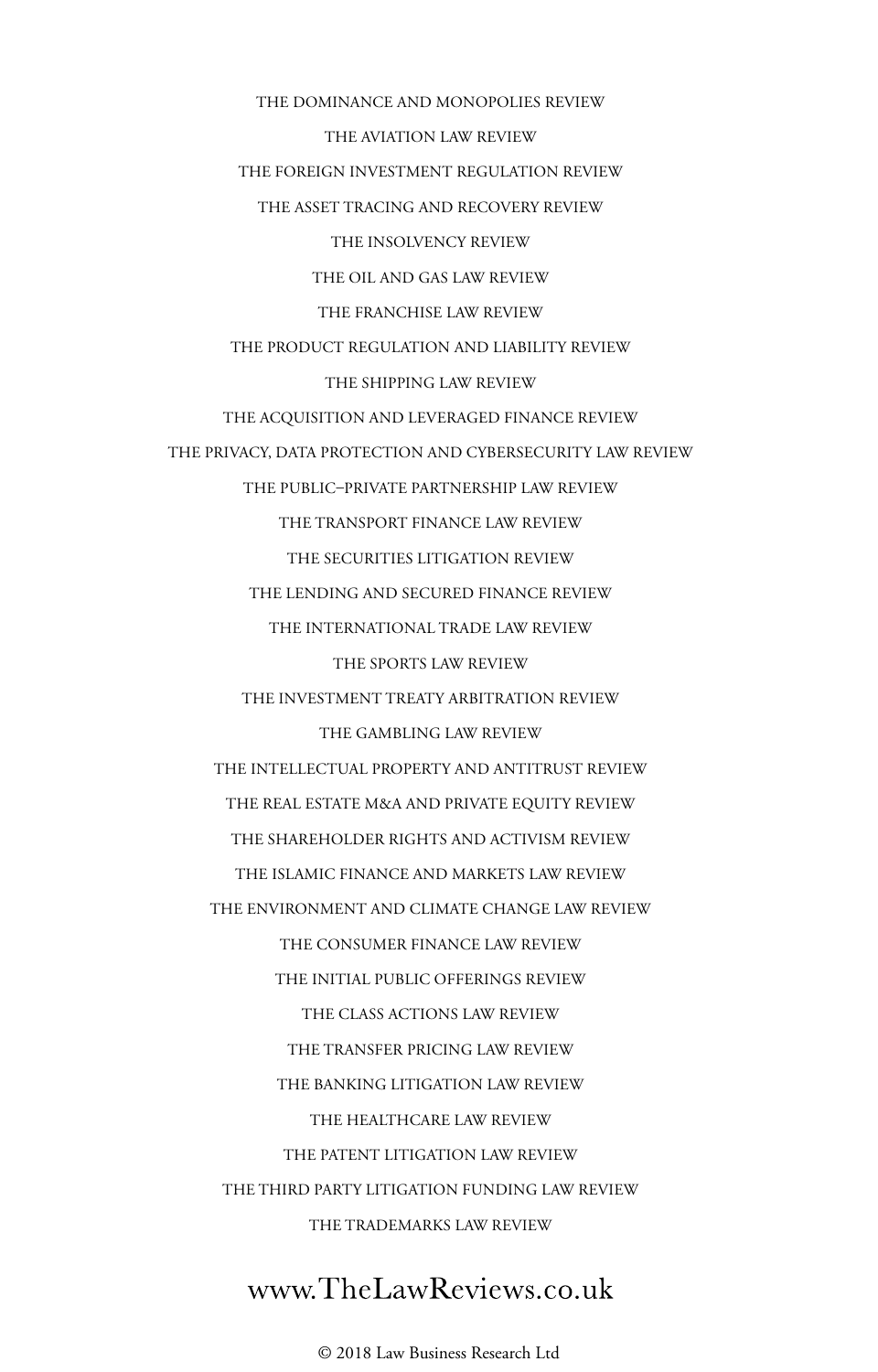# ACKNOWLEDGEMENTS

The publisher acknowledges and thanks the following law firms for their learned assistance throughout the preparation of this book:

ADAMS & ADAMS

ARTHUR COX

ASW LAW LIMITED

ATTIAS & LEVY

AZB & PARTNERS

BAKER & PARTNERS

BENNETT JONES LLP

BONELLIEREDE

BREDIN PRAT

CLYDE & CO LLP

COSTA E TAVARES PAES ADVOGADOS

COUNSELS LAW PARTNERS

CRAVATH, SWAINE & MOORE LLP

DE BRAUW BLACKSTONE WESTBROEK

GARDERE WYNNE SEWELL

GIDE LOYRETTE NOUEL

GORRISSEN FEDERSPIEL

HENGELER MUELLER

HERGÜNER BILGEN ÖZEKE ATTORNEY PARTNERSHIP

LS HORIZON LIMITED

MANNHEIMER SWARTLING ADVOKATBYRÅ AB

MARXER & PARTNER ATTORNEYS-AT-LAW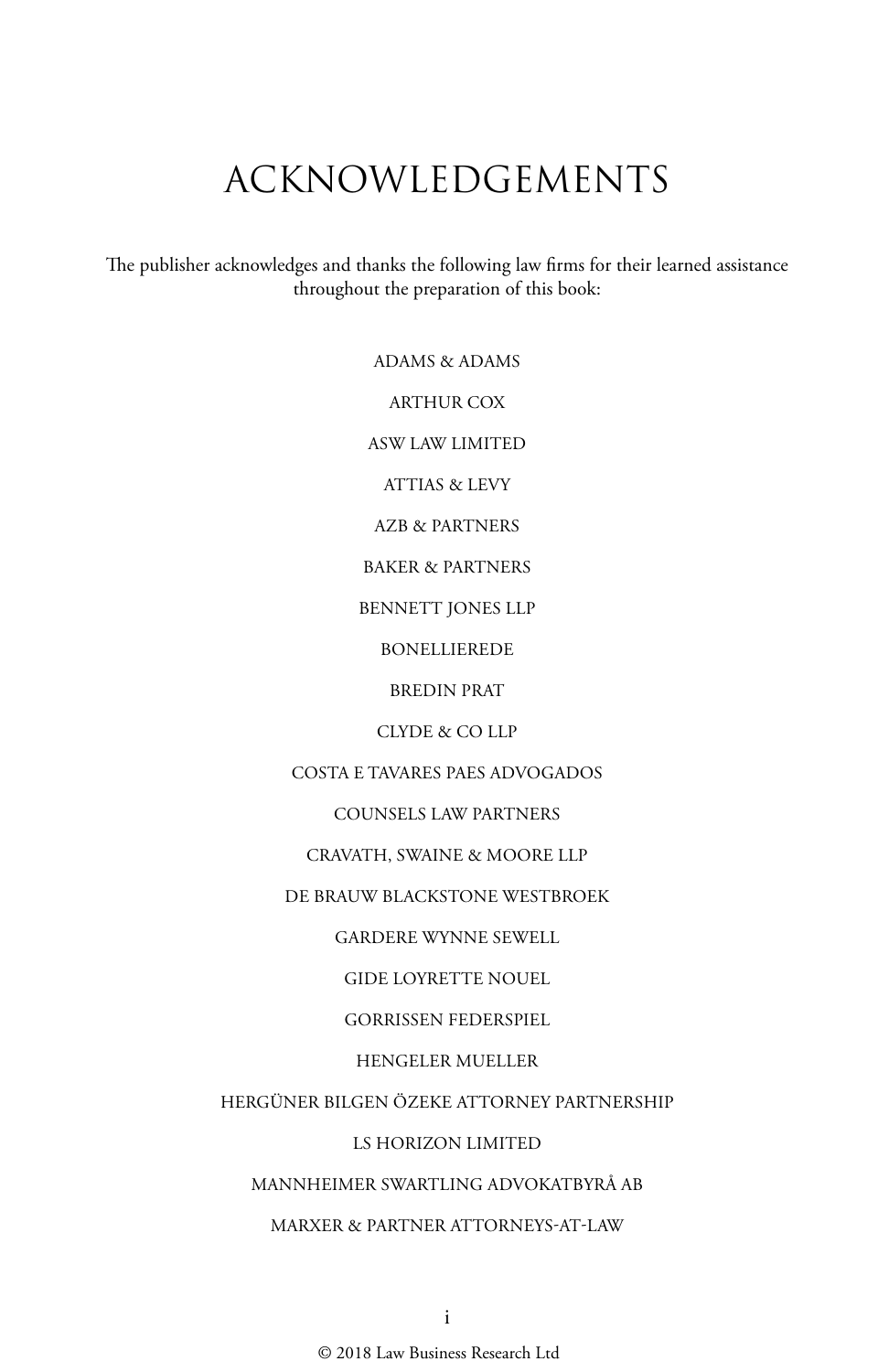#### MOHAMMED AL-GHAMDI LAW FIRM IN ASSOCIATION WITH NORTON ROSE FULBRIGHT US LLP

#### MOLITOR AVOCATS À LA COUR SARL

#### NIEDERER KRAFT & FREY

#### OH-EBASHI LPC AND PARTNERS

#### SLAUGHTER AND MAY

#### SOFUNDE, OSAKWE, OGUNDIPE & BELGORE

#### SOLOMON HARRIS

#### SOTERIS PITTAS & CO LLC

#### URÍA MENÉNDEZ

#### UTEEM CHAMBERS

#### WU & PARTNERS, ATTORNEYS-AT-LAW

#### YOUNG CONAWAY STARGATT & TAYLOR, LLP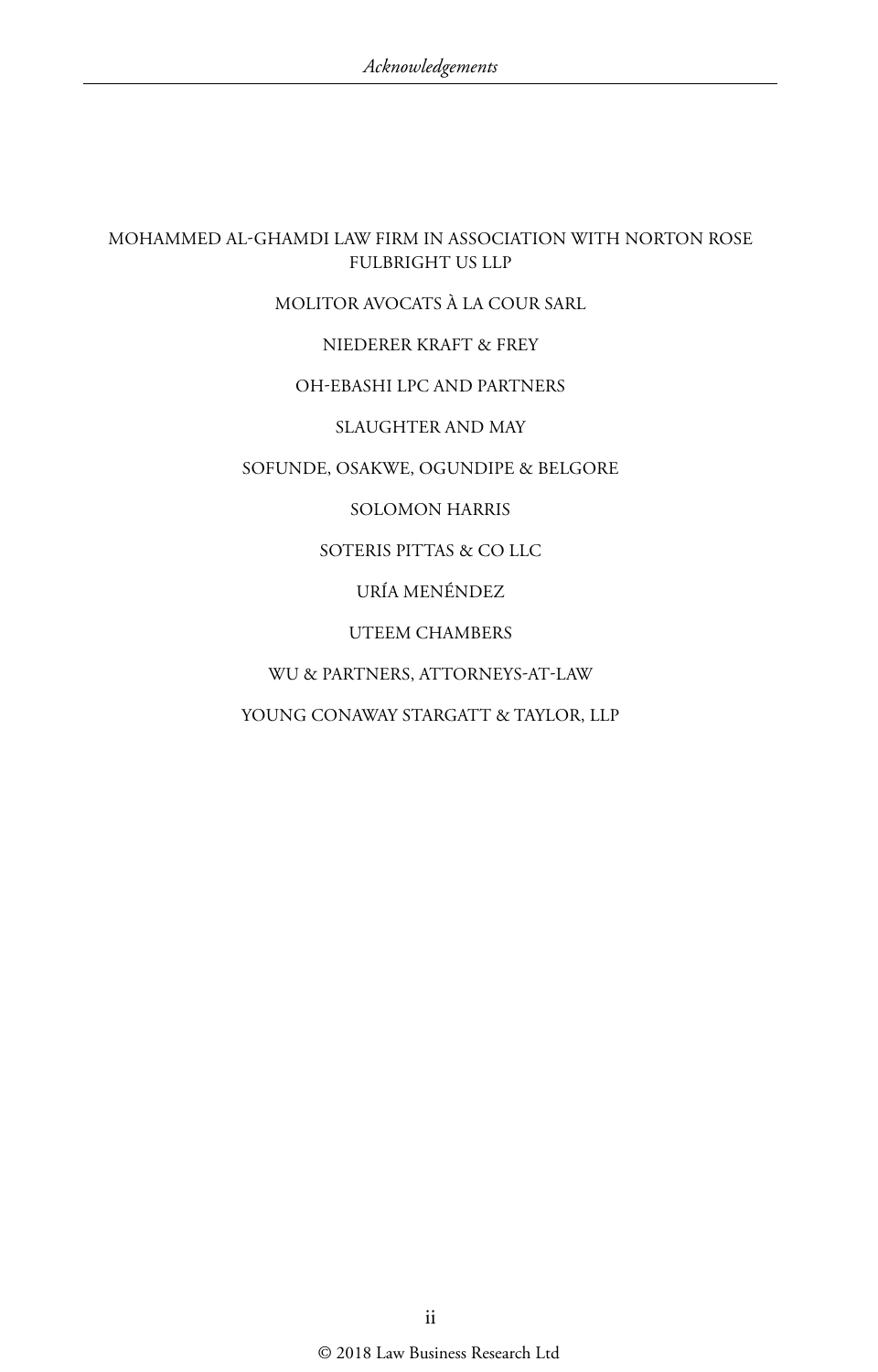# CONTENTS

| Damian Taylor |                                                       |
|---------------|-------------------------------------------------------|
| Chapter 1     |                                                       |
|               | Damian Taylor and Robert Brittain                     |
| Chapter 2     |                                                       |
|               | Fahad Bin Qader                                       |
| Chapter 3     |                                                       |
|               | Jan Woloniecki and Peter Dunlop                       |
| Chapter 4     |                                                       |
|               | Antonio Tavares Paes, Jr and Vamilson José Costa      |
| Chapter 5     |                                                       |
|               | Robert W Staley, Jonathan G Bell and Jessica M Starck |
| Chapter 6     |                                                       |
|               | Kai McGriele and Richard Parry                        |
| Chapter 7     |                                                       |
|               | Soteris Pittas and Nada Starovlah                     |
| Chapter 8     |                                                       |
|               | Jacob Skude Rasmussen and Andrew Poole                |
| Chapter 9     |                                                       |
|               | Alejandro Ponce-Martínez and Cristina Ponce-Villacis  |
| Chapter 10    |                                                       |
|               | Damian Taylor and Smriti Sriram                       |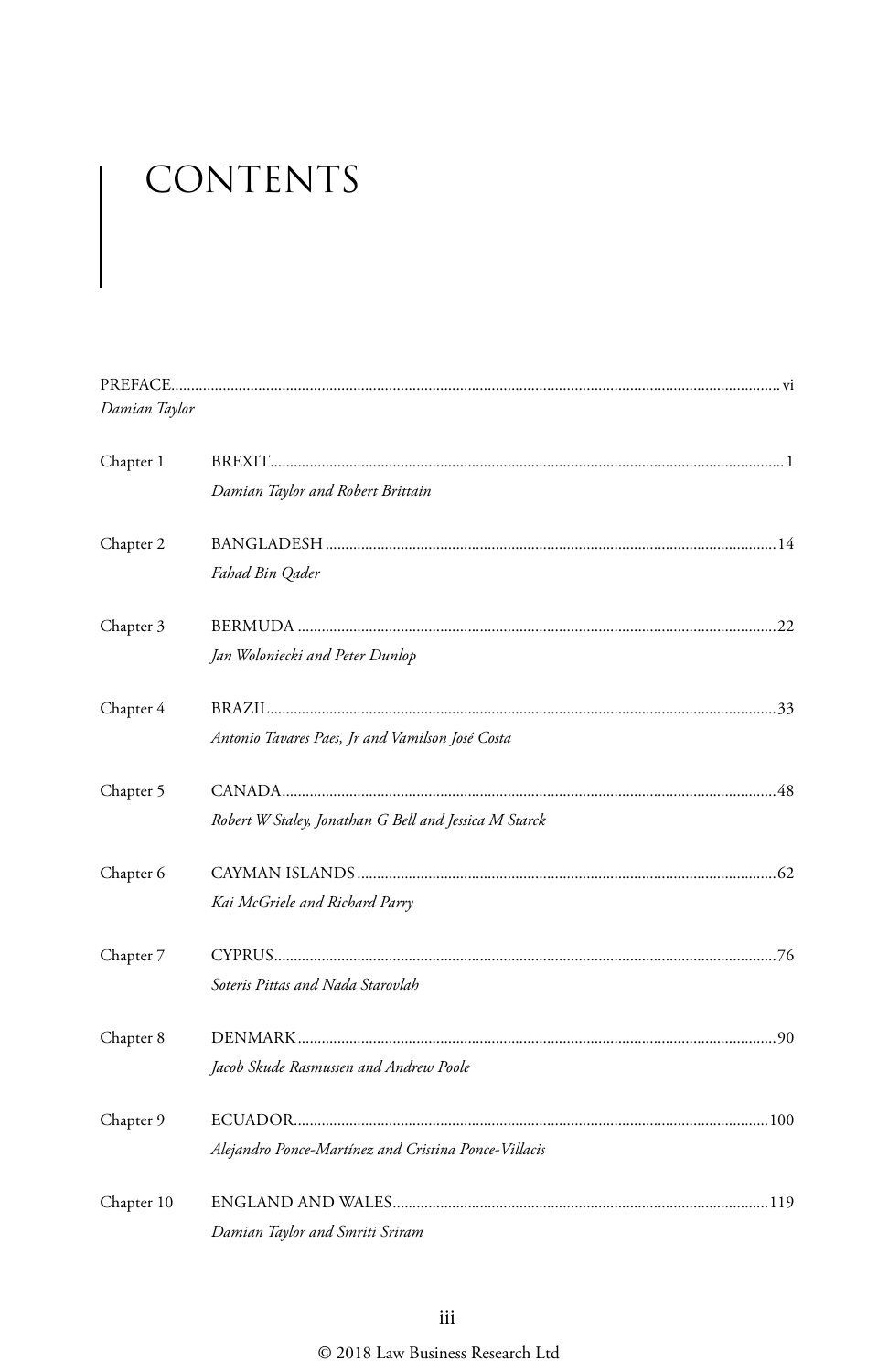| Chapter 11 |                                                                            |      |
|------------|----------------------------------------------------------------------------|------|
|            | Tim Portwood                                                               |      |
| Chapter 12 |                                                                            |      |
|            | Henning Bälz and Carsten van de Sande                                      |      |
| Chapter 13 |                                                                            |      |
|            | Stephen V Catania                                                          |      |
| Chapter 14 |                                                                            |      |
|            | Mark Hughes and Kevin Warburton                                            |      |
| Chapter 15 |                                                                            |      |
|            | Zia Mody and Aditya Vikram Bhat                                            |      |
| Chapter 16 |                                                                            |      |
|            | Andy Lenny and Peter Woods                                                 |      |
| Chapter 17 |                                                                            |      |
|            | Monica Iacoviello, Vittorio Allavena, Paolo Di Giovanni and Tommaso Faelli |      |
| Chapter 18 |                                                                            |      |
|            | Teppei Mogi                                                                |      |
| Chapter 19 |                                                                            |      |
|            | William Redgrave and James Sheedy                                          |      |
| Chapter 20 |                                                                            |      |
|            | Stefan Wenaweser, Christian Ritzberger and Laura Vogt                      |      |
| Chapter 21 |                                                                            |      |
|            | Michel Molitor                                                             |      |
| Chapter 22 |                                                                            | .305 |
|            | Muhammad R C Uteem                                                         |      |
| Chapter 23 |                                                                            |      |
|            | Miguel Angel Hernández-Romo Valencia                                       |      |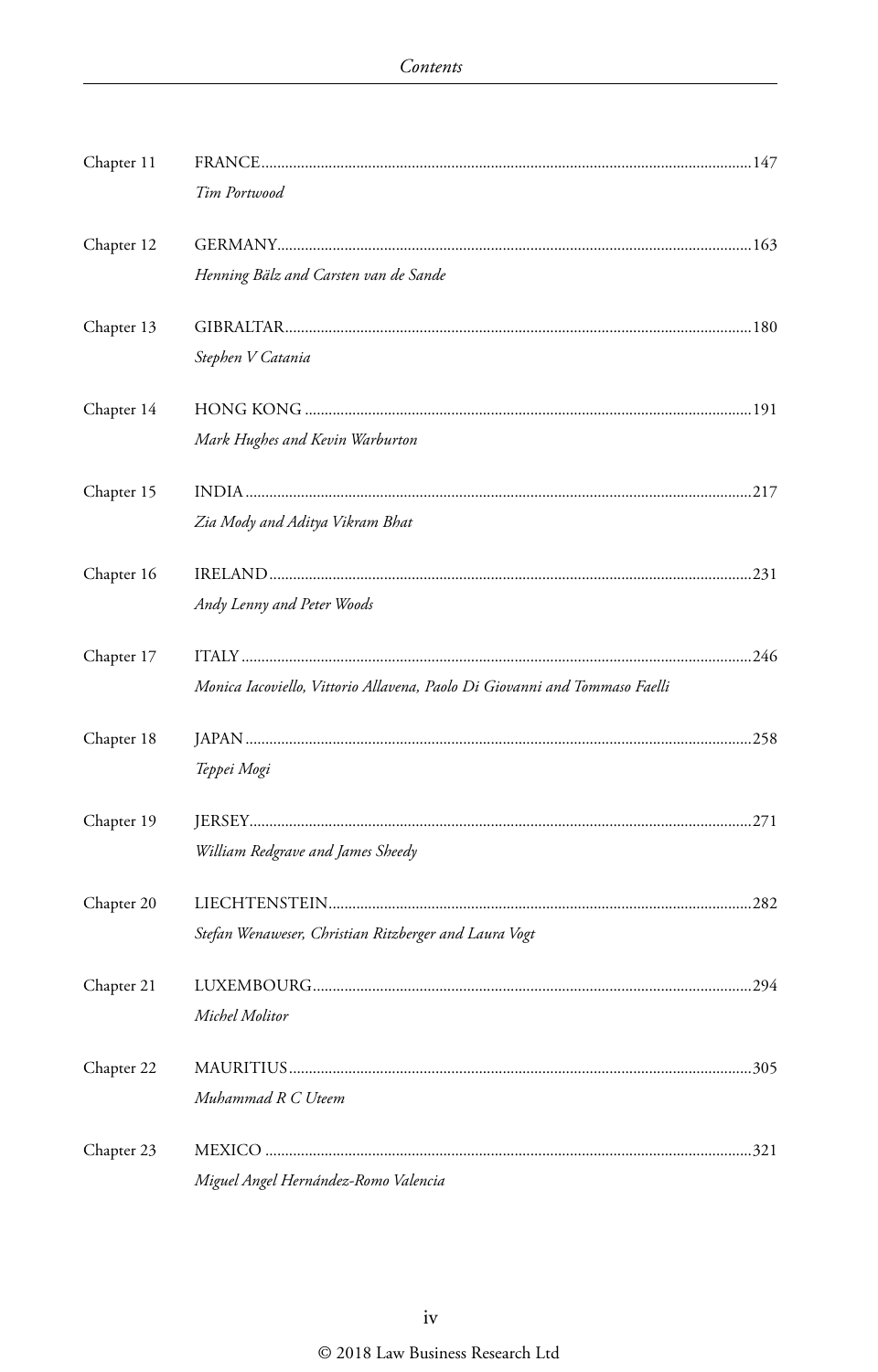| Chapter 24 |                                                                                          |  |
|------------|------------------------------------------------------------------------------------------|--|
|            | Eelco Meerdink                                                                           |  |
| Chapter 25 |                                                                                          |  |
|            | Babajide Oladipo Ogundipe and Lateef Omoyemi Akangbe                                     |  |
| Chapter 26 |                                                                                          |  |
|            | Krzysztof Ciepliński                                                                     |  |
| Chapter 27 |                                                                                          |  |
|            | Francisco Proença de Carvalho                                                            |  |
| Chapter 28 |                                                                                          |  |
|            | Mohammed Al-Ghamdi and Paul J Neufeld                                                    |  |
| Chapter 29 |                                                                                          |  |
|            | Grégor Wolter, Jac Marais, Andrew Molver and Renée Nienaber                              |  |
| Chapter 30 |                                                                                          |  |
|            | Ángel Pérez Pardo de Vera and Francisco Javier Rodríguez Ramos                           |  |
| Chapter 31 |                                                                                          |  |
|            | Jakob Ragnwaldh and Niklas Åstenius                                                      |  |
| Chapter 32 |                                                                                          |  |
|            | Daniel Eisele, Tamir Livschitz and Anja Vogt                                             |  |
| Chapter 33 |                                                                                          |  |
|            | Simon Hsiao                                                                              |  |
| Chapter 34 |                                                                                          |  |
|            | Lersak Kancvalskul, Prechaya Ebrahim, Wanchai Yiamsamatha and<br>Oranat Chantara-opakorn |  |
|            |                                                                                          |  |
| Chapter 35 |                                                                                          |  |
|            | H Tolga Danışman, Z Deniz Günay and Emek G F Delibas                                     |  |
| Chapter 36 |                                                                                          |  |
|            | Nassif BouMalhab and Aimy Roshan                                                         |  |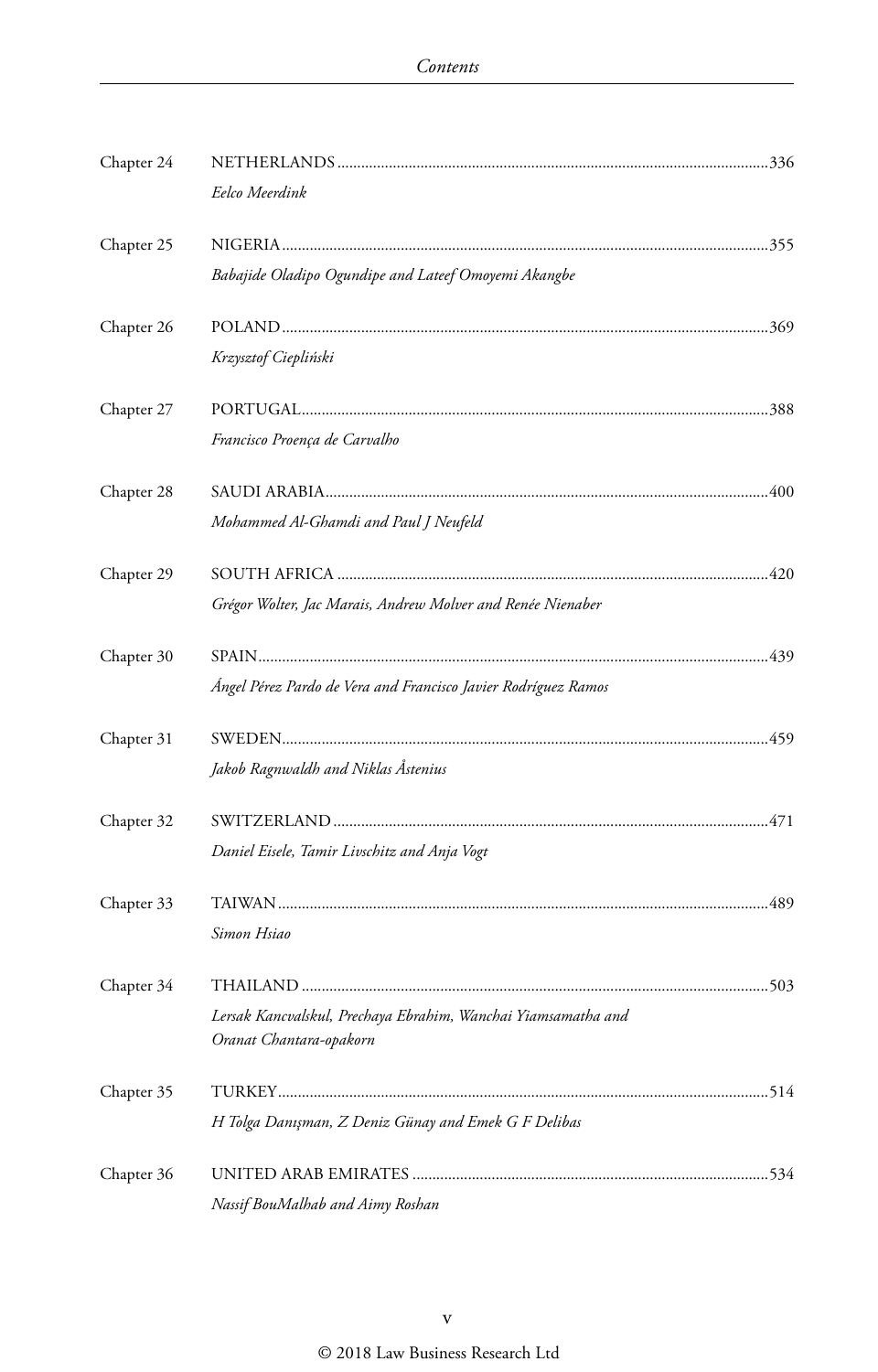| Chapter 37 |                                                                         |  |
|------------|-------------------------------------------------------------------------|--|
|            | Timothy G Cameron, Lauren R Kennedy, Daniel R Cellucci and Alex B Weiss |  |
| Chapter 38 | Elena C Norman, Lakshmi A Muthu, and James M Deal                       |  |
| Appendix 1 |                                                                         |  |
| Appendix 2 |                                                                         |  |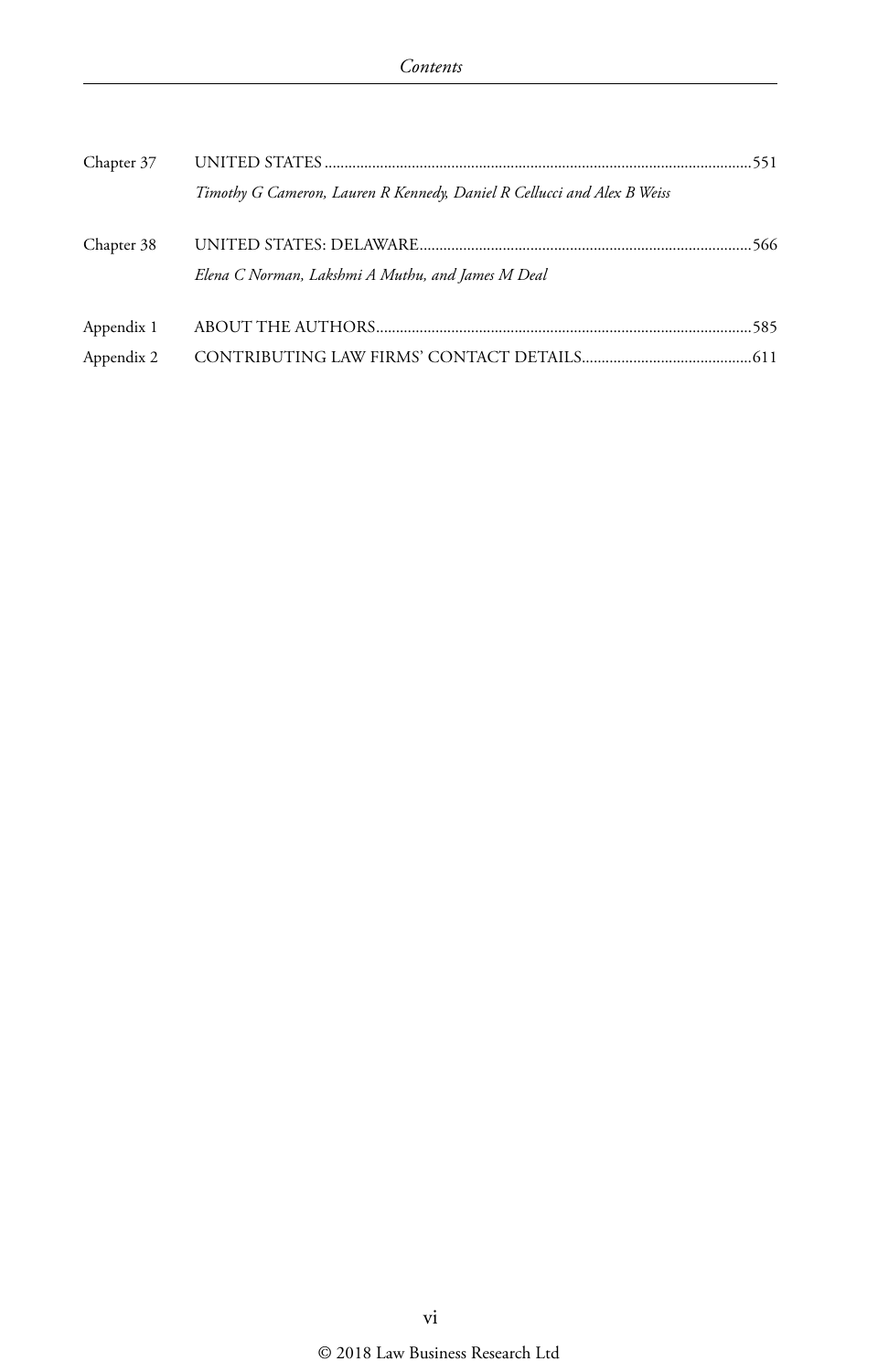# PREFACE

*The Dispute Resolution Review* provides an indispensable overview of the civil court systems of 37 jurisdictions. It offers a guide to those who are faced with disputes that frequently cross international boundaries. As is often the way in law, difficult and complex problems can be solved in a number of ways, and this edition demonstrates that there are many different ways to organise and operate a legal system successfully. At the same time, common problems often submit to common solutions, and the curious practitioner is likely to discover that many of the solutions adopted abroad are not so different to those closer to home.

In my home jurisdiction, all eyes have been fixed firmly on the progress of Brexit negotiations with the EU. This edition includes an updated Brexit chapter that charts the progress (or lack thereof) made over the past year. Hopefully we will be able to write in the next edition with more certainty about the future laws and procedures that will apply to cross-border litigation in the UK and across the EU, much of which will be affected by the outcome of the ongoing negotiations.

Attention has also focused on more common issues. The rules of disclosure tend to have a habit of coming under periodic review and proposed new rules are out for consultation in England and Wales once again. This raises questions that are relevant to all jurisdictions that strive towards the common goal of justice at a reasonable price. Has litigation become too document heavy and expensive? Is technology a help or a hindrance? How can its power be harnessed, without adding to the parties' burdens? Is full disclosure suitable for all cases; should a lighter-touch regime be available, with liberty to apply for specific documents – a solution which this book shows has been adopted in many other jurisdictions and in arbitrations?

This tenth edition follows the pattern of previous editions where leading practitioners in each jurisdiction set out an easily accessible guide to the key aspects of each jurisdiction's dispute resolution rules and practice, and developments over the past 12 months. *The Dispute Resolution Review* is also forward-looking, and the contributors offer their views on the likely future developments in each jurisdiction. Collectively, the chapters illustrate the continually evolving legal landscape, responsive to both global and local developments.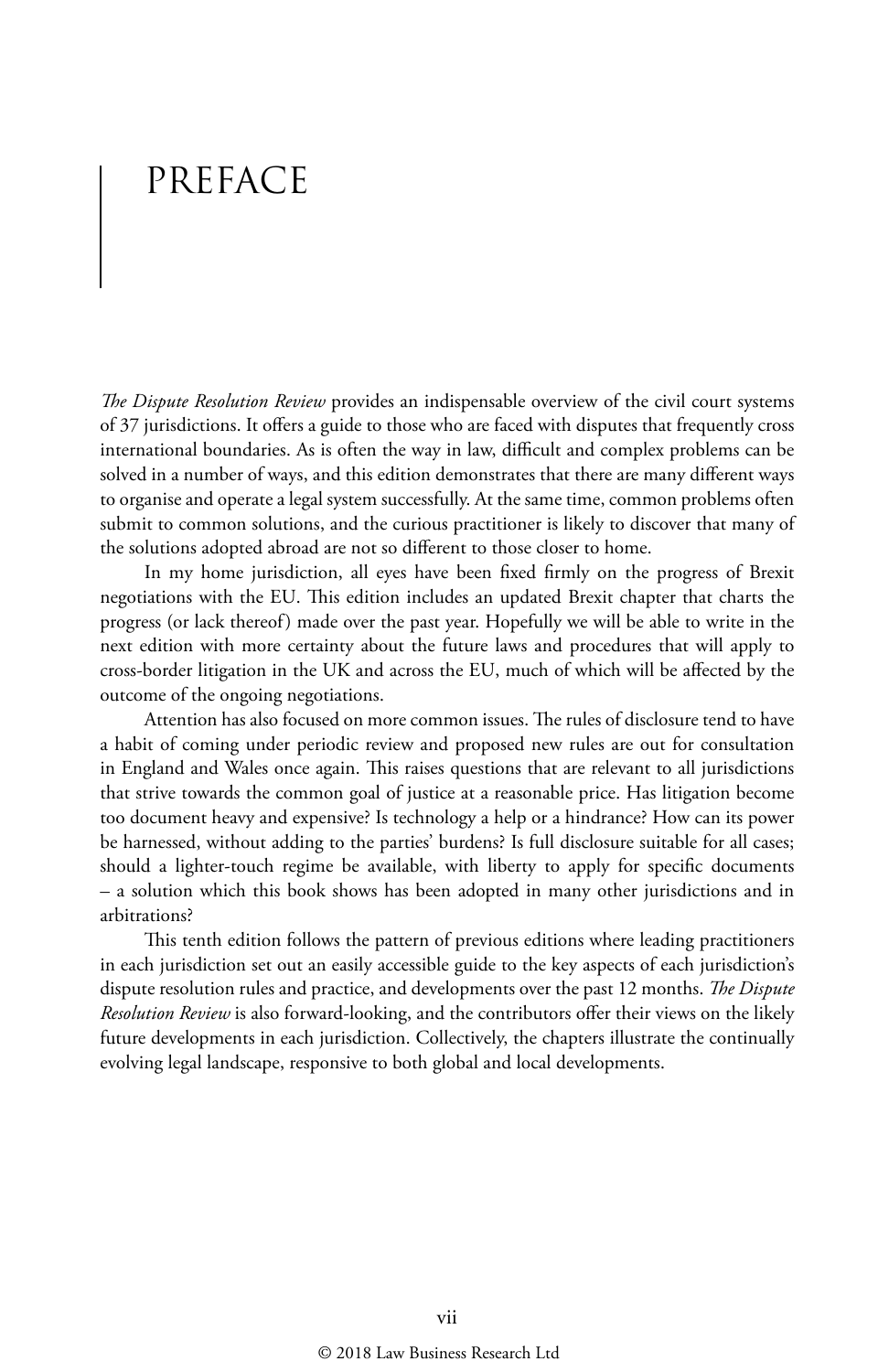Finally, I would like to express my gratitude to all of the contributors from all of the jurisdictions represented in *The Dispute Resolution Review*. Their biographies start at page 585 and highlight the wealth of experience and learning from which we are fortunate enough to benefit. I would also like to thank the whole team at Law Business Research who have excelled in managing a project of this size and scope, in getting it delivered on time and in adding a professional look and finish to the contributions.

#### **Damian Taylor**

Slaughter and May London February 2018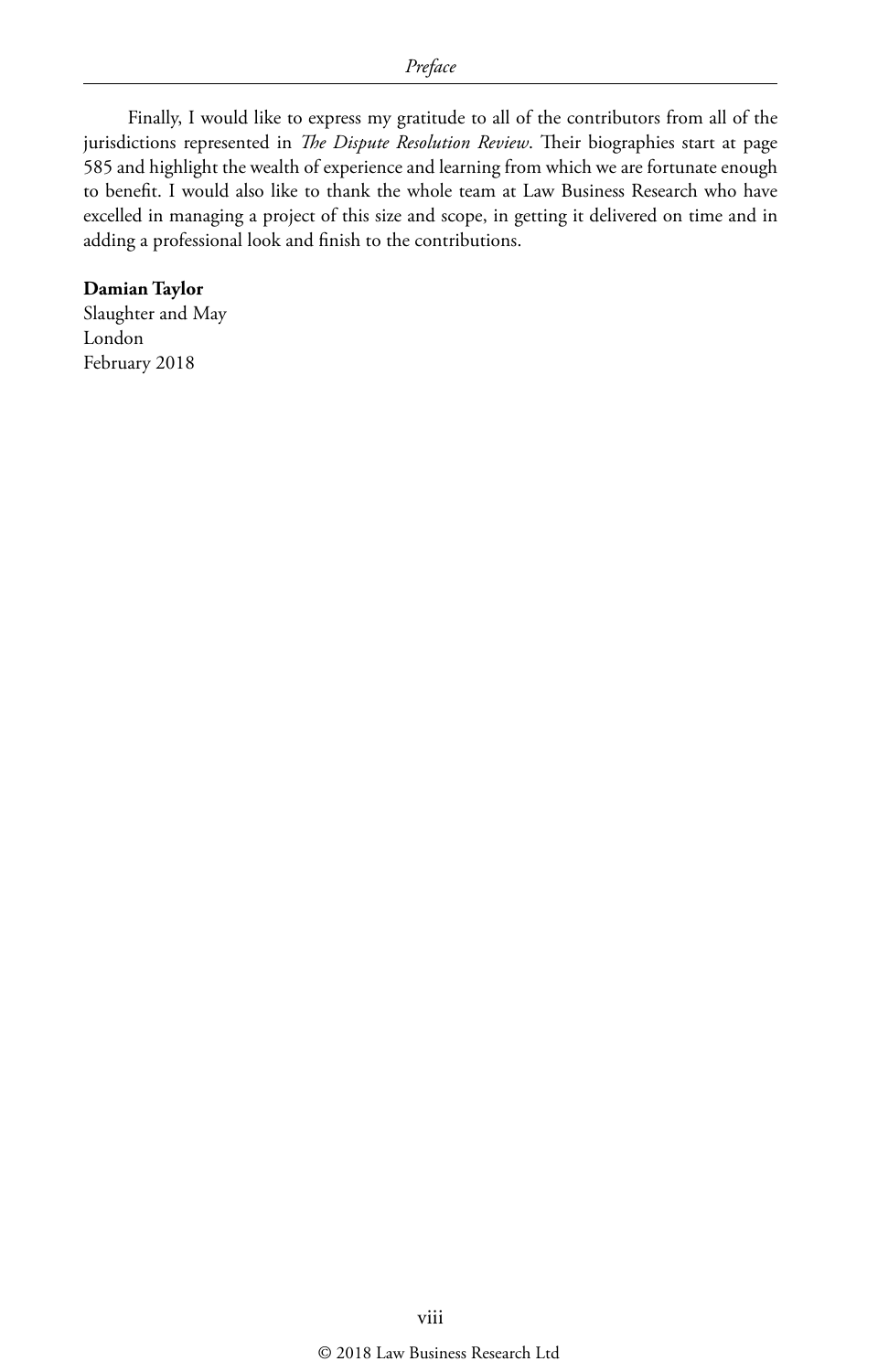# UNITED STATES: DELAWARE

*Elena C Norman, Lakshmi A Muthu, and James M Deal*<sup>1</sup>

#### **I INTRODUCTION TO THE DISPUTE RESOLUTION FRAMEWORK**

Delaware courts resolve many of the United States' highest-profile commercial and corporate disputes, which often involve foreign individuals or entities. Businesses and legal practitioners throughout the United States and abroad hold Delaware state and federal courts in high regard, based on the sophistication of the judges and the ability of the courts to move as quickly as necessary to grant meaningful relief.

Delaware is the site of one federal district court, the US District Court for the District of Delaware. A disproportionate number of the patent cases in the United States are heard in the US District Court for the District of Delaware. Appeals from the US District Court are heard by the US Court of Appeals for the Third Circuit and, if warranted, by the US Supreme Court. There is also a US Bankruptcy Court in the District of Delaware.

The Delaware state court system is a two-tier system, meaning that decisions of the state's trial courts – the Superior Court and the Court of Chancery – are appealed directly to the Delaware Supreme Court. In contrast, many of the states in the United States have an intermediate appellate court between the trial courts and the highest state court of appeal.

The Court of Chancery is a court of equity, conferred with statutory jurisdiction to hear and determine all matters and causes in equity.<sup>2</sup> It also has jurisdiction to interpret, apply, enforce or determine the validity of corporate instruments $^3$  and to hear actions relating to limited liability companies (LLCs)<sup>4</sup> and partnerships,<sup>5</sup> including limited partnerships.<sup>6</sup> Five judges – one chancellor and four vice chancellors – sit on the Court of Chancery. Two Masters in Chancery assist the Chancellor and Vice Chancellors in adjudicating and managing disputes before the Court of Chancery. There are no juries in Court of Chancery proceedings, and the Court does not hear criminal cases.

Based on the Court of Chancery's statutory jurisdiction to hear corporate disputes, and the fact that Delaware is the domicile of many major corporations, the Court of Chancery hears numerous business and corporate disputes of wide significance. Over the past decade, with the increased popularity of LLCs and other 'alternative entities', the Court of Chancery has heard a growing number of cases relating to such entities. In addition, because it is a court

<sup>1</sup> Elena C Norman is a partner, Lakshmi A Muthu is a mid-level associate, and James M Deal is an associate at Young Conaway Stargatt & Taylor, LLP.

<sup>2</sup> 10 Del. C. Section 341.

<sup>3</sup> 8 Del. C. Section 111.

<sup>4</sup> 6 Del. C. Section 18-111.

<sup>5</sup> 6 Del. C. Section 15-122.

<sup>6</sup> 6 Del. C. Section 17-111.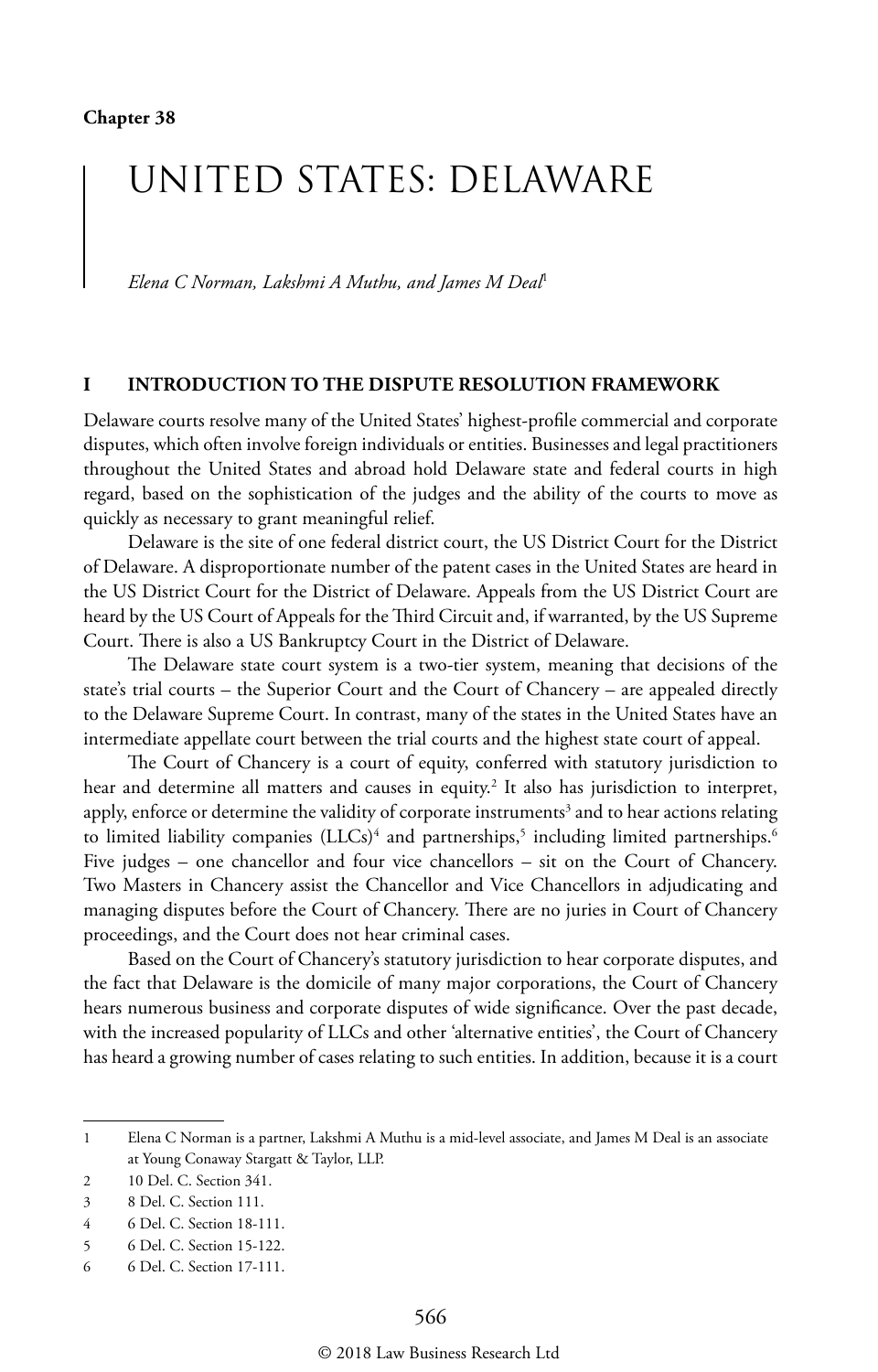of equity, litigants frequently apply to the Court of Chancery for preliminary injunctions and status quo orders pending final resolution of a matter. Many cases in the Court of Chancery are tried on an expedited schedule, particularly when the parties seek preliminary equitable relief.

Delaware's court of general jurisdiction is the Superior Court, which has original jurisdiction over criminal cases meeting a threshold level of seriousness and civil cases involving amounts in excess of US\$50,000 – other than equity matters and domestic relations matters (which are heard by the Delaware Family Court).7 The Superior Court is a court of law, and litigants have the right to elect trial by jury.

#### **II THE YEAR IN REVIEW**

The past 12 months witnessed several Delaware decisions regarding the ability of litigants to pursue claims in Delaware against foreign defendants. These decisions provided insight into Delaware courts' application of *forum non conveniens* – a common law doctrine that gives courts the discretion to decline jurisdiction over an action when a defendant demonstrates that it would face overwhelming hardship. The decisions also demonstrated how Delaware courts construe and apply contractual forum selection and choice of law provisions.

*SRL Mondani, LLC v. Modani Spa Resort, Ltd*8 involved an action by a Delaware limited liability company, SRL Mondani LLC (SRL), against Israeli company Modani Spa Resort Ltd (Modani) and Israeli residents Neil Kaye and Judy Kaye (collectively, the 'Modani defendants') in the Superior Court of Delaware. SRL sought to enforce a bridge financing agreement, promissory note and personal guarantee by which SRL loaned the Modani defendants US\$1.5 million to assist in the building of a resort in Israel. The bridge financing agreement and personal guarantee both contained forum selection provisions mandating that any dispute arising out of the agreements be submitted to the exclusive jurisdiction of Delaware courts and designating Delaware law as the governing body of law. In connection with these agreements, the parties had signed a related 'Iska contract', which provided that the Modani defendants had received US\$1.5 million to use for business purposes, were obligated to use the funds for the purpose of generating profits, and that any profits realised or losses sustained would be shared equally between SRL and the Modani defendants. The Iska contract contained a forum selection provision stating that any 'dispute which may arise in connection with this agreement shall be submitted before the courts of Israel'.<sup>9</sup>

The Modani defendants moved to dismiss the action. They argued that the Iska contract's forum selection provision superseded the bridge financing agreement's and personal guarantee's forum selection clauses and that the action should therefore be dismissed. Alternatively, the Modani defendants argued that the Court should dismiss the action under *forum non conveniens* on the grounds that they would suffer 'overwhelming hardship and inconvenience if required to litigate in Delaware'.10 The Court rejected both arguments.

7 Delaware also has a Court of Common Pleas, which has jurisdiction over, among other things, misdemeanours and civil disputes where the amount in controversy does not exceed US\$50,000, and a Justice of the Peace Court, which has jurisdiction over civil cases involving debt, trespass and replevin where the amount in controversy does not exceed US\$15,000.

<sup>8</sup> 2017 WL 1555876 (Del. Super. Apr. 28, 2017).

<sup>9</sup> Id. at \*2.

<sup>10</sup> Id. at \*3.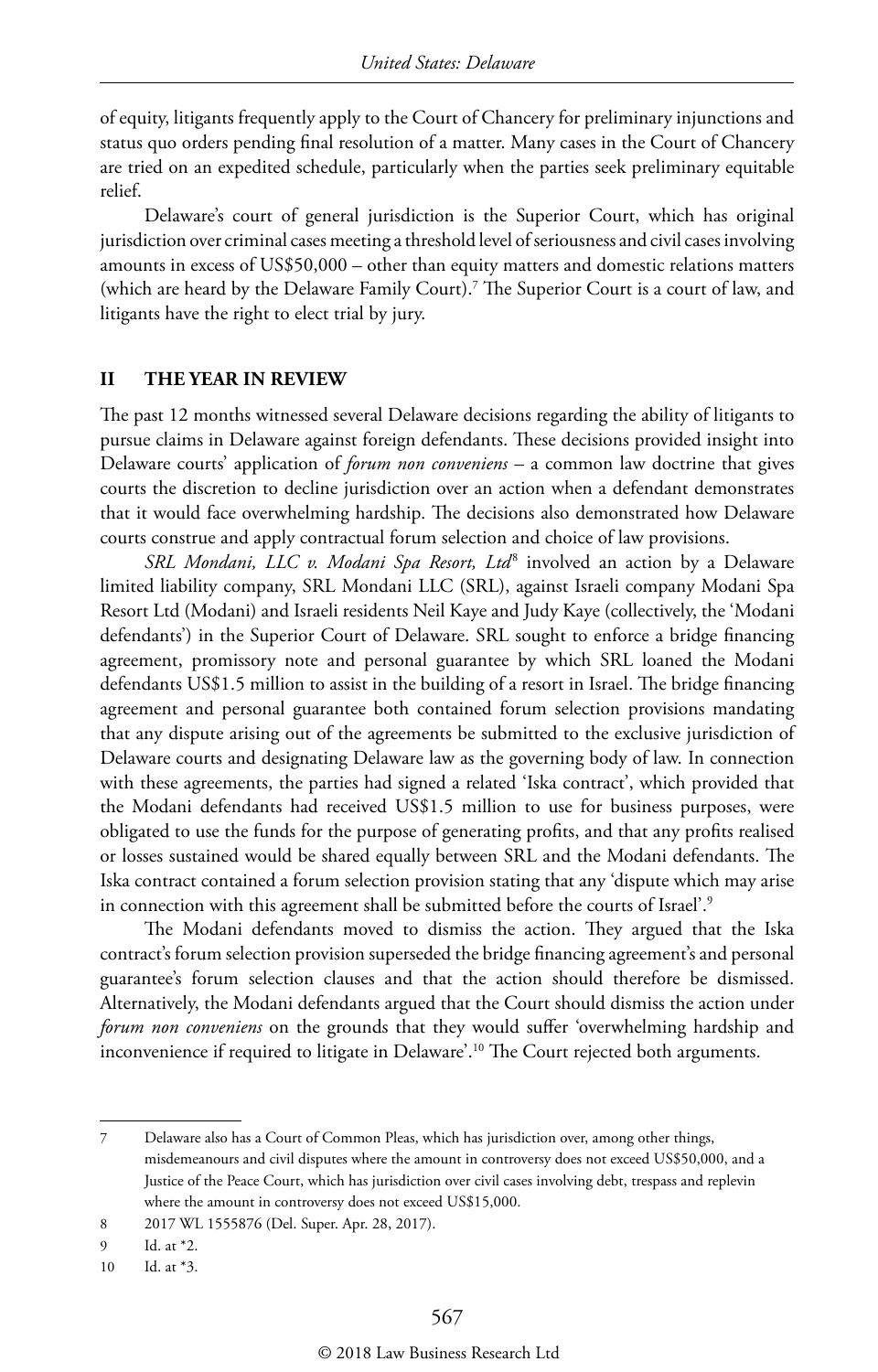First, the Court determined that because the action sought to enforce the bridge financing agreement, promissory note and personal guarantee and did not involve a dispute regarding the Iska contract, the Iska contract's forum selection clause should not supersede the forum selection clauses in the bridge financing agreement and personal guarantee. The Court also noted that even if the Iska contract were applicable, the Modani defendants did not cite and the Court could not locate 'any case law showing [that] an Iska or any contract comporting with Jewish law supersedes other, concurrent contracts.'11

Second, the Court determined that dismissal under *forum non conveniens* was inappropriate. In doing so, the Court conducted a *forum non conveniens* analysis guided by six factors known as the *Cryo-Maid* factors:<sup>12</sup>

- *a* relative ease of access to proof;
- *b* the availability of compulsory process for witnesses;
- *c* the possibility of the view of the premises;
- *d* the application of Delaware law;
- *e* the pendency or non-pendency of a similar action or actions in another jurisdiction; and
- *f* all other practical problems that would make the trial of the case easy, expeditious and inexpensive.

The Court determined that only one of the above six factors arguably favoured the Modani defendants. Specifically, with respect to the sixth factor, the Court noted that litigating in Delaware would require the Modani defendants to incur some expense. But this lone factor did not outweigh the other five factors. Because the action concerned breaches of contract, modern methods of communication would 'facilitate transcontinental document exchange' and 'transcontinental depositions' and the ability to view the resort underlying the dispute would have 'little effect on the case's outcome'.13 Furthermore, Delaware law applied to the bridge financing agreement and personal guarantee, and there was no prior pending action. With respect to the latter factor, the Court noted that 'the absence of a prior pending action in another jurisdiction is an important, if not controlling consideration'.<sup>14</sup>

Accordingly, the Court held that Delaware was a proper venue for the action and denied the Modani defendants' motion to dismiss.

In contrast to *SRL Mondani*, which involved only a 'first-filed action' in Delaware, in *Gramercy Emerging Markets Funds v. Allied Irish Banks, p.l.c.*, 15 the Delaware Court of Chancery conducted a *forum non conveniens* analysis in an action that was preceded by the filing of two virtually identical actions in Illinois courts. In *Gramercy*, Gramercy Emerging Markets Fund, a Cayman Islands investment fund, and Delaware limited liability companies Balkan Ventures LLC and Rila Ventures LLC (together, the 'Gramercy plaintiffs') filed claims against Allied Irish Banks, p.l.c. (Allied), an Irish public limited company, and the Bulgarian-American Enterprise Fund (BAEF), a not-for-profit corporation incorporated in Delaware, arising out of BAEF's sale of 49.99 per cent of the outstanding shares of non-party

<sup>11</sup> Id. at \*2.

<sup>12</sup> The 'Cryo-Maid factors' are named for the seminal case in which they were set forth: *General Foods Corporation v. Cryo-Maid, Inc.*, 198 A.2d 681 (Del. 1964).

<sup>13</sup> 2017 WL 1555876, at \*3–4.

<sup>14</sup> Id. at \*4 (citation and internal quotation marks omitted).

<sup>15</sup> 2016 WL 7494898 (Del. Ch. Dec. 30, 2016).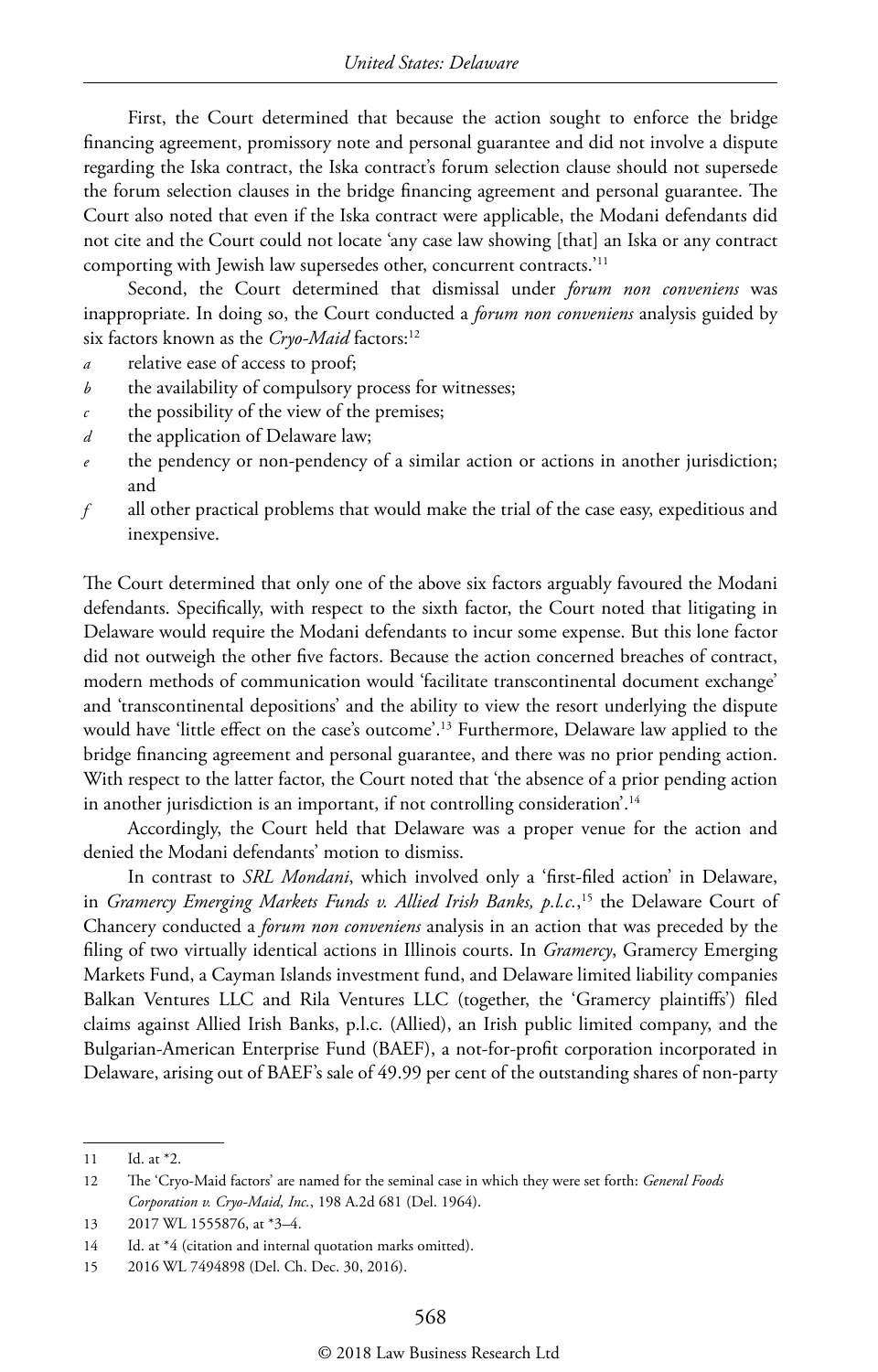Bulgarian-American Credit Bank (BAC Bank) to Allied. BAEF's and Allied's stock purchase agreement contained a Delaware choice of law provision, a clause providing that actions arising out of the agreement may be brought in Delaware, and a provision providing that there were no third-party beneficiaries to the agreement. The Gramercy plaintiffs, which owned 26 per cent of BAC Bank, alleged, among other things, that BAEF's sale of stock to Allied was 'structured with the "goal" of permitting Allied to gain "*de facto* control over [BAC Bank]"' while avoiding a Bulgarian Public Offering of Securities Act requirement that a shareholder purchasing a majority stake in a publicly traded company file a tender offer for purchase of all outside shares. Prior to filing their claims in Delaware, the Gramercy plaintiffs had filed 'a virtually identical action' in an Illinois federal court and then in an Illinois state court. The Illinois federal action was dismissed for 'lack of subject matter jurisdiction due to a failure of complete diversity of citizenship'.16 The Illinois state action was dismissed under Illinois *forum non conveniens* law.

Allied and BAEF moved to dismiss the Gramercy plaintiffs' Delaware action on *forum non conveniens* grounds. Because Delaware was not the Gramercy plaintiffs' first choice of forum, the Court conducted its *forum non conveniens* analysis pursuant to the '*McWane*' doctrine instead of the *Cryo-Maid* factors. 'A *McWane* analysis directs the court to examine whether the actions arise from the same facts, and whether the first forum can provide justice; if so, the court may freely exercise discretion to stay or dismiss.'17 The Court noted that the *McWane* analysis even applies where the action in the first forum has been dismissed. Applying the *McWane* analysis, the Court found that the parties in the Delaware action and the prior Illinois actions were 'nearly identical' and that the 'disputes pursued in Illinois and [Delaware] ar[o]se from a common nucleus of operative fact' and were indeed 'identical'.18 The Court further found that the Illinois state court was capable of providing justice. Accordingly, the Court determined that dismissal under the *McWane* analysis was appropriate and granted Allied's and BAEF's motion to dismiss. In ruling, the Court noted that the choice of law and forum selection provisions favouring Delaware in Allied's and BAEF's stock purchase agreement did not require or favour a ruling that this litigation occur in Delaware because the provisions were limited to the parties to that agreement (i.e., BAEF and Allied).

In *Reid v. Siniscalchi*, 19 consistent with *SRL Mondani* and *Gramercy*, the Delaware Court of Chancery made clear that it will strictly construe choice of law provisions. Plaintiff Dennis Reid (Reid), on behalf of US Russian Telecommunications, LLC (USRT), brought multiple causes of action against defendants Finmeccanica SpA (FIN), Alenia Spazio (Alenia), Alcatel Alenia Space Italia SpA, Vincenzo Davide Siniscalchi (Siniscalchi) and Giorgio Capra (Capra). These causes of action included claims for breach of contract, breach of fiduciary duty, conversion, civil conspiracy, and tortious interference. The contours of the parties' business relationship were memorialized by a memorandum of agreement (the MOA) between USRT, FIN and Alenia. The MOA contained a choice of law provision stating '[t]his MOA shall be construed in accordance with the laws of the United Kingdom'.20 It also contained a choice of forum provision stating that any 'dispute between the parties arising in connection with

20 Id. at 7–8.

<sup>16</sup> Id. at \*5.

<sup>17</sup> Id. at \*8. Like the *Cryo-Maid* factors, the *McWane* analysis is named for the seminal case in which it was set forth: *McWane Cast Iron Pipe Corp. v. McDowell-Wellman Eng'g Co.*, 263 A.2d 281 (Del. 1970).

<sup>18</sup> Id. at \*11.

<sup>19</sup> Telephonic Ruling of the Court on Choice of Law, C.A. No. 2874-VCS (Del. Ch. May 3, 2017).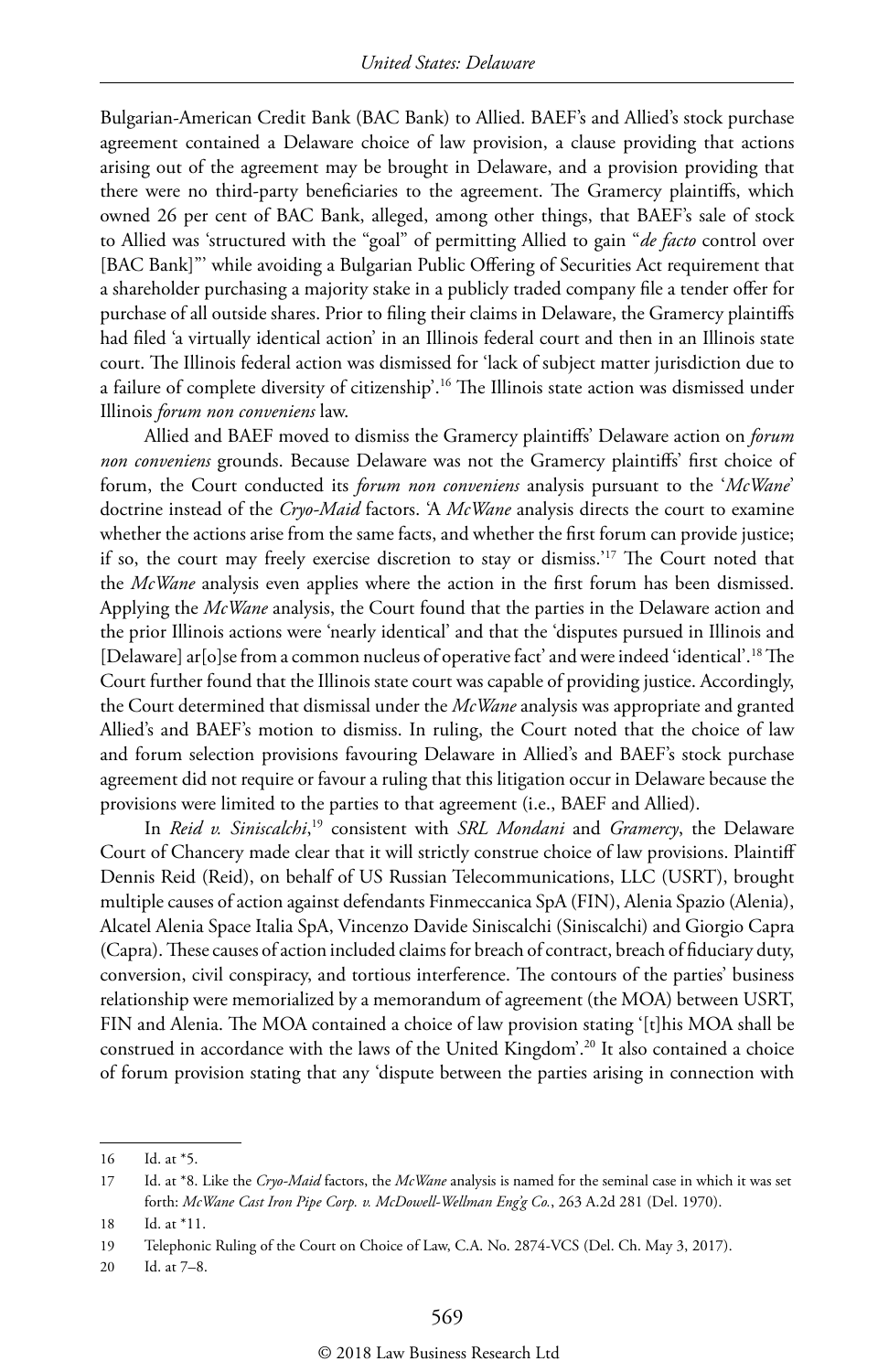this MOA shall be settled under the rules of conciliation and Arbitration of the International Chamber of Commerce of Paris' and the 'venue of arbitration shall be London, UK'.21 The defendants contended that these two provisions reflected the parties' election of the law of England to govern all aspects of their relationship. The Court disagreed.

To determine what law applied to Reid's claims, the Court undertook the Restatement (Second) of Conflict of Laws's most significant relationship analysis. Under this analysis, the Court must (1) 'determine if the parties made an effective choice of law through their contract'; (2) 'if not, determine if there is an actual conflict between the laws of the different states each party urges should apply'; and (3) 'if so, analyze which state has the most significant relationship.'22

The Court, noting that the choice of law provision in the MOA had been negotiated, determined that the election of English law in this case was deliberate. Interpreting the language of the choice of law provision, the Court further determined that English law should apply to Reid's contract claims arising out of the MOA, but that the language did not extend to non-contract-based claims.<sup>23</sup> For the non-contract claims related to the MOA, the Court determined that 'Italy has the most significant relationship'.<sup>24</sup> Italy was where one of the parties was domiciled, where the parties met and signed the first iteration of the MOA, where a significant extent of the performance of the joint venture was to occur, and where much of the conduct constituting alleged breaches occurred. And finally, for the tortious interference claims, the Court determined that English law should apply. A non-disclosure agreement was at the heart of those claims, and it contained a broad choice of law provision reflecting 'a clear intent to choose English law as the controlling law for all claims arising out of or relating to the nondisclosure agreement'.25

As shown in the above-described cases, over the past year, the Delaware courts demonstrated their commitment to applying the doctrine of *forum non conveniens* to 'discourage forum shopping and promote the orderly administration of justice "by recognizing the value of confining litigation to one jurisdiction, whenever that is both possible and practical"'26 as well as strict construction of choice of law and choice of forum provisions.

#### **III COURT PROCEDURE**

#### **i Overview of court procedure**

Every court in Delaware has its own rules governing procedure. The Federal Rules of Civil Procedure and the Federal Rules of Evidence govern civil practice and procedure in the US District Court for the District of Delaware, and are supplemented by the Court's Local

<sup>21</sup> Id. at 8.

<sup>22</sup> Id. at 11.

<sup>23</sup> Id. at 18, 22.

<sup>24</sup> Id. at 24.

<sup>25</sup> Id. at 25.

<sup>26</sup> *Gramercy Emerging Markets Fund v. Allied Irish Banks, p.l.c.*, 2016 WL 7494839, at \*8 (Del. Ch. Dec. 30, 2016).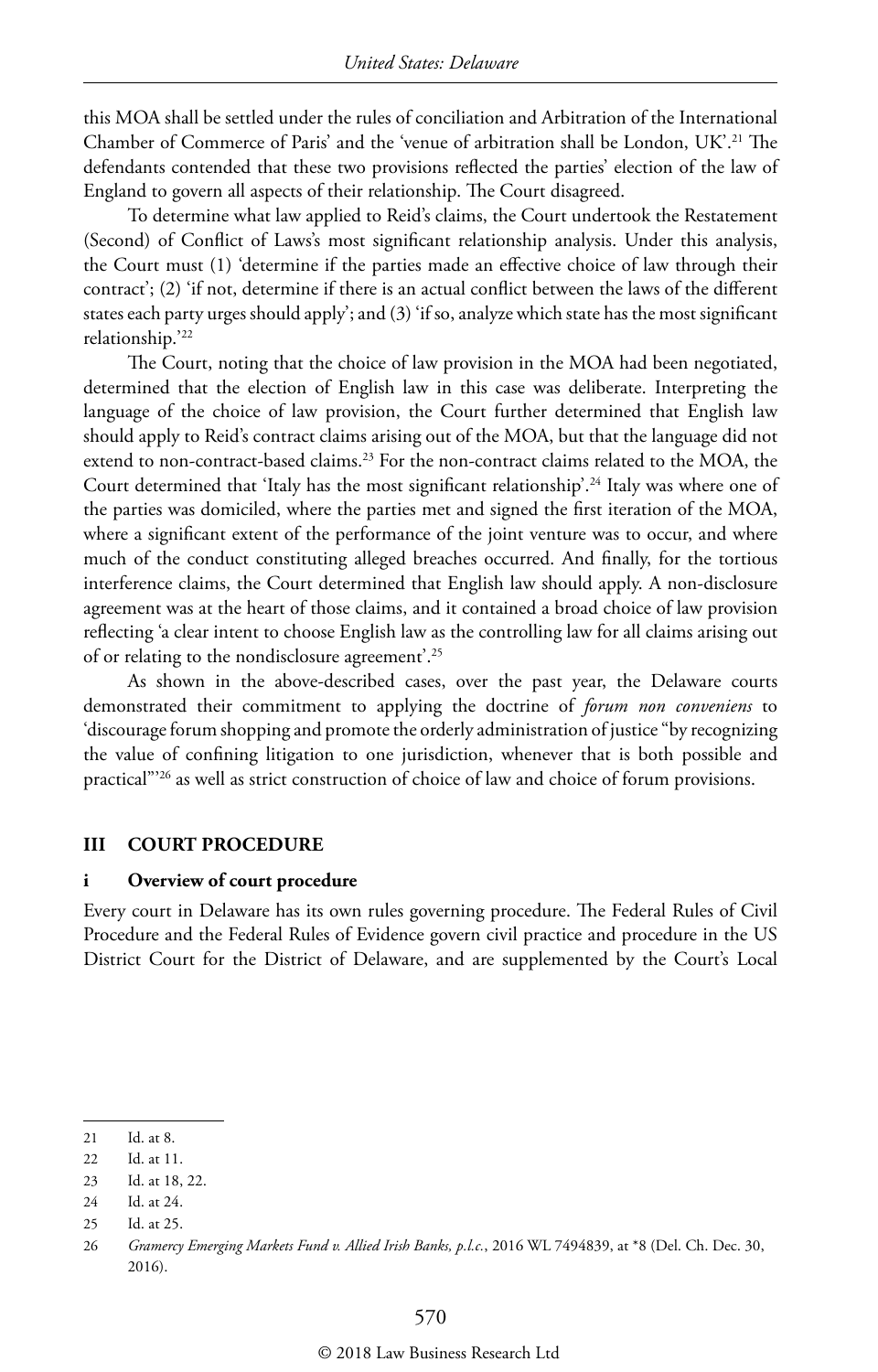Rules of Civil Practice and Procedure. The rules governing civil practice and procedure in Delaware's state courts are largely based on the Federal Rules of Civil Procedure<sup>27</sup> and the Federal Rules of Evidence.<sup>28</sup>

Of particular importance to business- and commercial-law practitioners are the rules of the Superior Court and the rules of the Court of Chancery. Both courts regularly update their procedures to address the needs of practitioners. For example, in May 2010, the Superior Court created a complex commercial litigation division to manage cases with amounts in controversy of US\$1 million or more.<sup>29</sup>

#### **ii Procedures and time frames**

In all Delaware state courts, there are generally four phases of litigation: pleadings, discovery, trial and judgment.

#### *Pleadings*

Litigation in Delaware is typically commenced by filing a complaint electronically.<sup>30</sup> A complaint must contain '(1) a short and plain statement of the claim showing that the pleader is entitled to relief and (2) a demand for judgment for the relief to which the party deems itself entitled'.31 After filing the complaint, service of the complaint and a summons must be made on the defendant.<sup>32</sup> The defendant must generally respond to the complaint within 20 days of service.33 In the Superior Court, civil cases are subject to compulsory alternative dispute resolution.<sup>34</sup> This means that before a civil case can go to trial in the Superior Court, the parties must attempt to resolve their dispute through arbitration, mediation or neutral assessment.<sup>35</sup>

#### *Discovery*

As under the Federal Rules, the scope of permissible discovery in Delaware state courts is broad; parties may obtain discovery regarding any matter, not privileged, which is relevant to the subject matter involved in the pending action, whether it relates to a claim or defence.<sup>36</sup> Many types of discovery are authorised: depositions, written interrogatories, production of

36 Super. Ct. Civ. R. 26(b)(1); Ct. Ch. R. 26(b)(1).

<sup>27</sup> See Supr. Ct. R. 1-300; Super. Ct. Civ. R. 1-140; Ct. Ch. R. 1-207; Fam. Ct. Civ. R. 1-509; Ct. Com. Pl. Civ. R. 1-113; J.P. Ct. Civ. R. 1-112.

<sup>28</sup> See D.R.E. 101-1103. The Delaware Uniform Rules of Evidence govern proceedings in all Delaware state courts. See D.R.E. 101, 1101.

<sup>29</sup> See Administrative Directive of the President Judge of the Superior Court of the State of Delaware, No. 2010-3 (26 April 2010), available at http://courts.delaware.gov/superior/pdf/ Administrative\_Directive\_2010-3.pdf.

<sup>30</sup> See Super. Ct. Civ. R. 3(a); Ct. Ch. R. 3(a).

<sup>31</sup> Super. Ct. Civ. R. 8(a); Ct. Ch. R. 8(a). However, when pleading fraud, negligence, or mistake, the pleader must state the circumstances constituting such claims with particularity. Super. Ct. Civ. R. 9(b); Ct. Ch. R. 9(b).

<sup>32</sup> Super. Ct. Civ. R. 4(j); Ct. Ch. R. 4(d).

<sup>33</sup> Super. Ct. Civ. R.12(a);Ct. Ch. R. 12(a).

<sup>34</sup> Super. Ct. Civ. R. 16(b)(4).

<sup>35</sup> History of Alternative Dispute Resolution (ADR) in Superior Court of Delaware, available at http://courts. delaware.gov/superior/adr/adr\_history.aspx.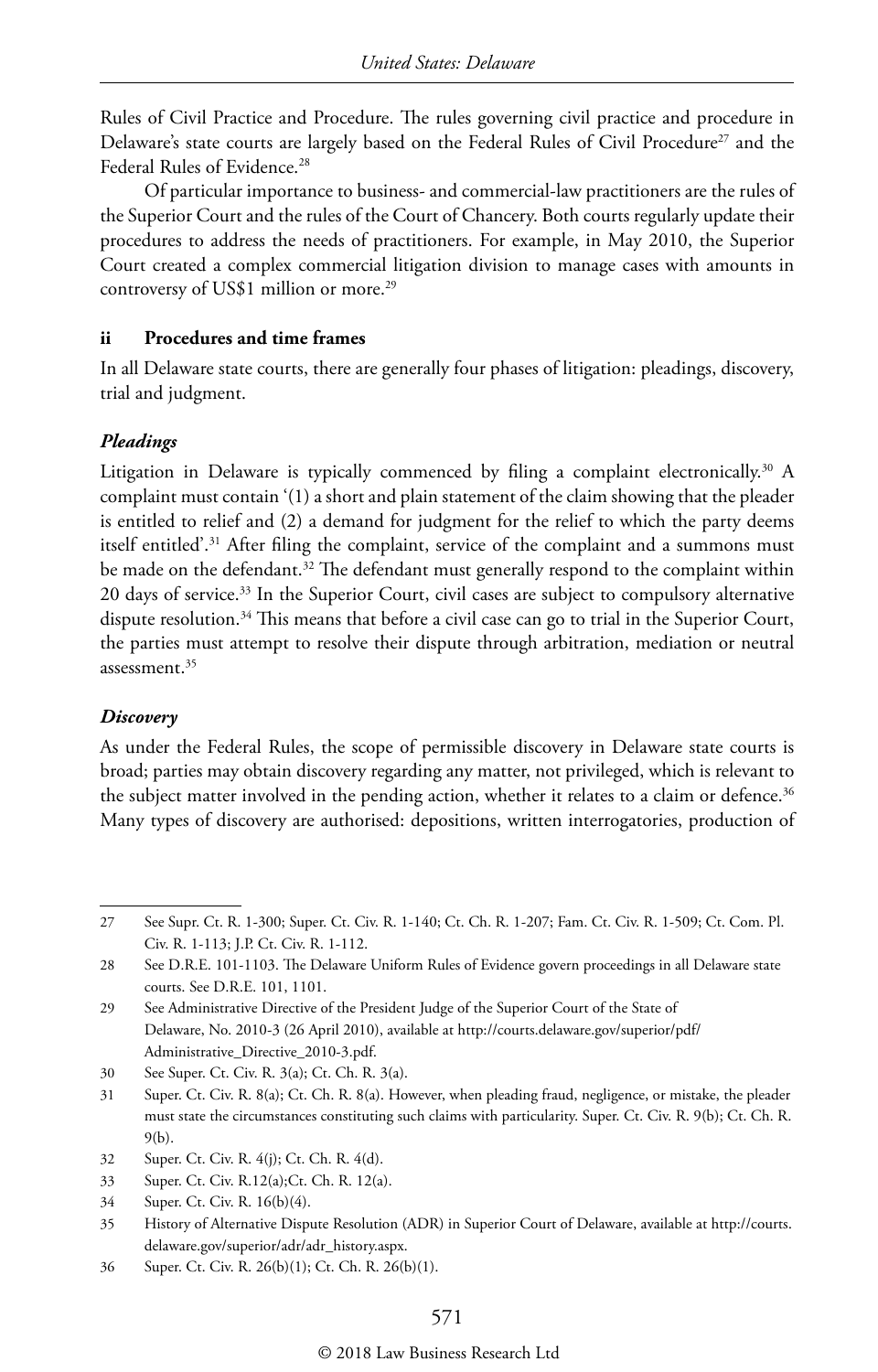documents or electronically stored information, permission to enter upon land for inspection, physical and mental examinations, and requests for admission.37 Delaware state courts have discretion to limit the scope of discovery if, for example, it is unreasonably burdensome.<sup>38</sup>

Over the past few years, Delaware state courts have recognised the importance of electronic discovery. The Court of Chancery recently amended its discovery rules to specifically address electronically stored information (ESI).<sup>39</sup> Opposing parties and their counsel should confer regarding the preservation of ESI early in the litigation and attorney oversight of the identification and preservation processes is very important. In *EORHB, Inc v. HOA Holdings, LLC*, the Court of Chancery directed parties to use technologies such as 'predictive coding' to select documents for production when a large quantity of electronically stored documents is involved.<sup>40</sup>

#### *Trial*

Delaware has an adversarial system of trial in which the opposing parties have the responsibility and initiative to find and present proof.<sup>41</sup> Lawyers are expected to act as zealous advocates for their clients' positions.<sup>42</sup> In particular, courts view adequate cross-examination as critical.<sup>43</sup> Trials are presided over by a single judge and, in some instances, may be before a jury in addition to a judge. In the Superior Court, any party may demand a trial by jury.<sup>44</sup> In the Court of Chancery, however, there are no juries, and a party therefore does not have a right to a trial by jury.45 In jury trials, jurors make findings of fact while judges make findings of law.<sup>46</sup> In non-jury trials, judges make findings of both fact and law.<sup>47</sup>

#### *Judgment*

There are numerous ways to obtain a judgment in Delaware state courts. One is a judgment entered after a trial. In addition, a party can seek judgment from the court by making a motion for judgment on the pleadings after the pleadings are closed but within such time as

<sup>37</sup> Super. Ct. Civ. R. 26(a); Ct. Ch. R. 26(a).

<sup>38</sup> Super. Ct. Civ. R. 26(b)(1); Ct. Ch. R. 26(b)(1). See, e.g., *Sokol Hldgs, Inc v. Dorsey & Whitney LLP*, 2009 Del. Ch. LEXIS 142, at \*38–42 (Del. Ch. 5 August 2009) (limiting discovery in a fee dispute case to particularly relevant individuals and reasonable time periods, because, *inter alia*, 'discovery into compensation structure [of attorneys] is somewhat duplicative of knowledge that is already available to the court, namely that any attorney billing by the hour has some incentive to increase the hours billed'); *Spanish Tiles Ltd v. Hensey*, 2007 Del. Super. LEXIS 105, at \*8–9 (Del. Super. 13 April 2007) (limiting discovery to make it 'reasonable and without undue burden').

<sup>39</sup> Press Release, Court of Chancery Announces Rule Changes and New Discovery Guidelines (4 December 2012), available at http://courts.delaware.gov/Forms/Download.aspx?id=65878. These changes are consistent with similar amendments to the Federal Rules of Civil Procedure, and they became effective on 1 January 2013. Id.

<sup>40</sup> See *EORHB Inc v. HOA Hldgs LLC*, C.A. No. 7409-VCL, at 66–67 (Del. Ch. 15 October 2012) (TRANSCRIPT).

<sup>41</sup> *In re Appraisal of Shell Oil Co*, 1990 Del. Ch. LEXIS 199, at \*14 (Del. Ch. 11 December 1990), aff'd, 607 A.2d 1213 (Del. 1992).

<sup>42</sup> Del. Lawyers' R. Prof'l Conduct pmbl.

<sup>43</sup> See *Allen v. Div of Child Support Enf't*, 575 A.2d 1176, 1184 (Del. 1990).

<sup>44</sup> Super. Ct. Civ. R. 38(b).

<sup>45</sup> See Ct. Ch. R. 38.

<sup>46</sup> See *Herring v. State*, 805 A.2d 872, 876 (Del. 2002).

<sup>47</sup> See *Willey v. Wiltbank*, 567 A.2d 424, 1989 Del. LEXIS 377, at \*7 (Del. 1989).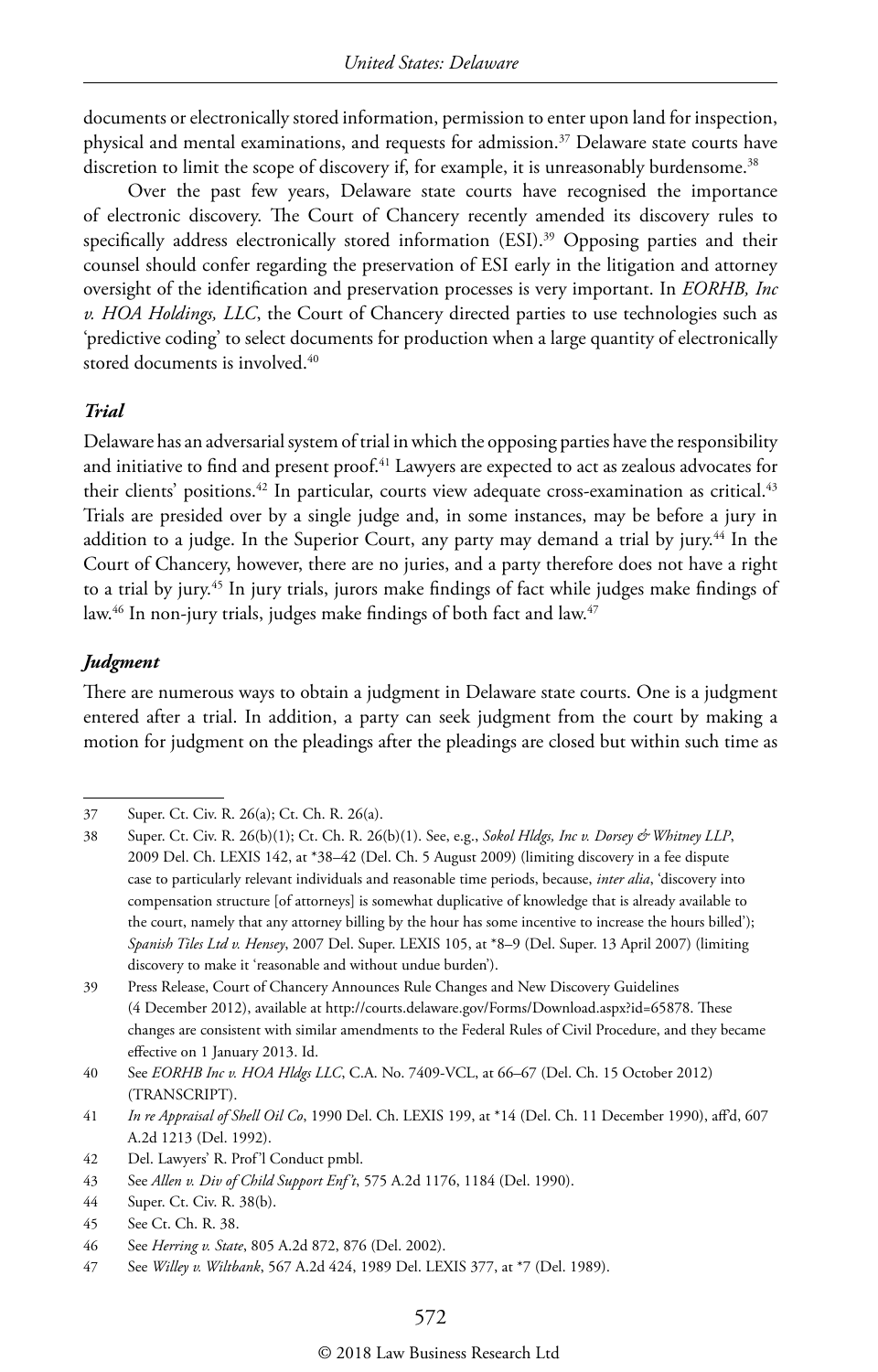not to delay the trial.<sup>48</sup> Alternatively, a party can move for summary judgment.<sup>49</sup> The court will grant summary judgment if the pleadings, discovery, and affidavits show that there is 'no genuine issue as to any material fact and that the moving party is entitled to a judgment as a matter of law'.50 In the Superior Court a party can move for a directed verdict, which is also known as a judgment as a matter of law. Specifically, '[i]f during a trial by jury a party has been fully heard on an issue and there is no legally sufficient evidentiary basis for a reasonable jury to find for that party on that issue, the Court may determine the issue against the party'.<sup>51</sup>

If a party receives an adverse final determination in a civil action in Superior Court or the Court of Chancery, that party has an absolute right to appeal the determination to the Delaware Supreme Court.<sup>52</sup> Subject to certain rules, a party may seek an interlocutory appeal to the Delaware Supreme Court, which has discretion over whether to accept such appeal.<sup>53</sup>

#### **iii Class actions**

Delaware courts allow class actions. In considering a motion for class certification, the court first considers whether the moving plaintiff has demonstrated numerosity of the potential class, commonality of claims, typicality of claims, and adequacy of the class representative.<sup>54</sup> The moving plaintiff must also show one of the following factors:

- that separate actions by or against individual class members would create a risk of inconsistent adjudications or would have an impact on class members not part of the adjudications by impairing their ability to protect their interests;
- *b* that the party opposing the class has acted or refused to act on grounds generally applicable to the class; or
- *c* that common questions of law or fact predominate over any questions affecting only individual members, and a class action is superior to other methods for adjudication of the controversy.<sup>55</sup>

Class action settlements require the approval of the court.<sup>56</sup> Notably, the Court of Chancery, in a number of disputes between plaintiff shareholders and corporate defendants, has approved class action settlements and fee awards to plaintiff attorneys based solely on therapeutic benefits, as opposed to monetary benefits.<sup>57</sup> But in recent years, the Court of Chancery has

<sup>48</sup> Super. Ct. Civ. R. 12(c); Ct. Ch. R. 12(c).

<sup>49</sup> Super. Ct. Civ. R. 56; Ct. Ch. R. 56. When deciding whether to grant a motion for summary judgment, a Delaware court can consider matters outside of the pleadings. See Super Ct. Civ. R. 12(c); Ch. Ct. R.  $12(c)$ .

<sup>50</sup> Super. Ct. Civ. R. 56(c); Ct. Ch. R. 56(c).

<sup>51</sup> Super. Ct. Civ. R. 50(a)(1).

<sup>52</sup> *Reid v. Spazio*, 970 A.2d 176, 181 (Del. 2009).

<sup>53</sup> Supr. Ct. R. 42(a).

<sup>54</sup> Super. Ct. Civ. R. 23(a); Ct. Ch. R. 23(a).

<sup>55</sup> Super. Ct. Civ. R. 23(b); Ct. Ch. R. 23(b).

<sup>56</sup> Super. Ct. Civ. R. 23(e); Ct. Ch. R. 23(b).

<sup>57</sup> See, e.g., *In re Celera Corp S'holder Litig*, 2012 Del. Ch. LEXIS 66, at \*2–6 (Del. Ch. 23 March 2012) (approving a settlement of a class's claims in connection to a merger based solely on therapeutic benefits), rev'd in part on other grounds by *BVF P'rs LP v. New Orleans Empls Ret Sys*, 59 A.3d 418 (Del. 2012); *In re Sauer-Danfoss Inc S'holders Litig*, 65 A.3d 1116, 1136, 1141–42 (Del. Ch. 2011) (awarding attorney's fees for efforts in obtaining a class action settlement based purely on supplemental disclosures, but noting that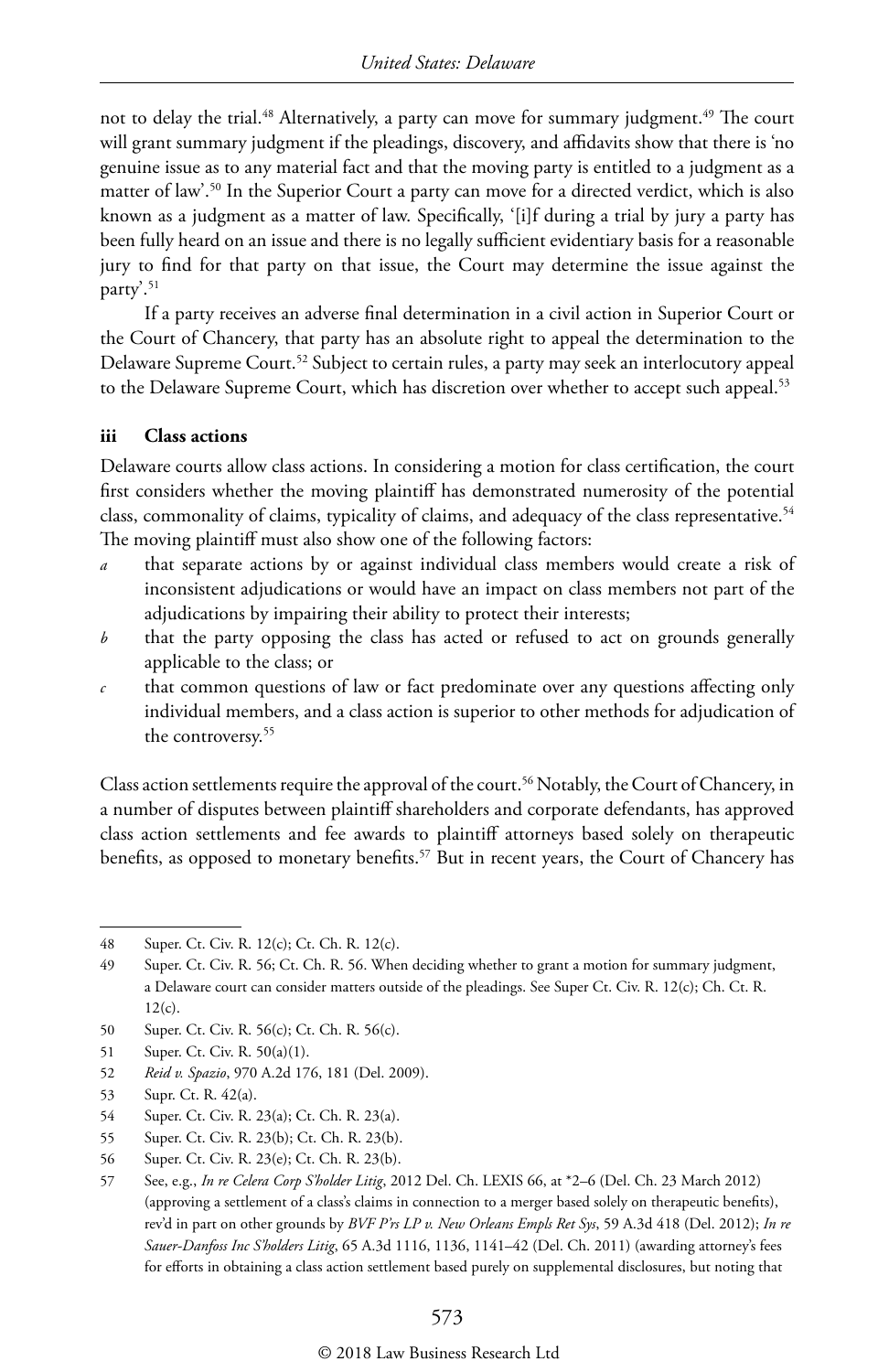begun questioning such settlements. Though, in *BVF Partners LP v. New Orleans Employees' Retirement System*, 58 the Delaware Supreme Court held that it was an abuse of discretion not to permit a significant shareholder with a claim for monetary damages to opt out of a class action settlement that was based solely on non-monetary consideration.<sup>59</sup>

#### **iv Representation in proceedings**

Litigants who are natural persons may represent themselves in civil proceedings in Delaware state courts. Delaware courts have stated that they will provide pro se litigants with some leniency regarding compliance with court procedures.<sup>60</sup> Legal entities cannot represent themselves.<sup>61</sup>

#### **v Service out of the jurisdiction**

Natural persons and legal entities may be served with legal process outside of Delaware. Delaware's primary vehicle for service of process outside the state is its long-arm statute.<sup>62</sup> This statute authorises service of process outside of Delaware on any individual or entity that:

- *a* transacts any business or performs any work or service in Delaware;
- *b* contracts to supply services or things in Delaware;
- *c* causes tortious injury in Delaware by an act or omission in Delaware;
- *d* causes tortious injury in or outside of Delaware by an act or omission outside of Delaware if the person or entity engages in a persistent course of conduct in Delaware or derives substantial revenue from services or things used or consumed in Delaware;
- *e* has an interest in, uses or possesses real property in Delaware; or
- *f* contracts to insure or act as surety for, or on, any person, property, risk, contract, obligation or agreement located, executed or to be performed within Delaware at the time the contract is made.<sup>63</sup>

63 10 Del. C. Section 3104.

<sup>&#</sup>x27;[a]ll supplemental disclosures are not equal'); *In re Countrywide Corp S'holders Litig*, 2009 Del. Ch. LEXIS 155, at \*15, \*26 (Del. Ch. 24 August 2009) (approving a proposed settlement and finding that 'settlement for only therapeutic disclosures is neither unfair nor unreasonable' because the party's 'potential federal securities law claims possess no obvious value').

<sup>58</sup> 59 A.3d 418 (Del. 2012).

<sup>59</sup> Id. at 436–37.

<sup>60</sup> See, e.g., *Sloan v. Segal*, 2008 Del. Ch. LEXIS 3, at \*26 (Del. Ch. 3 January 2008) ('Delaware courts, at their discretion, look to the underlying substance of a pro se litigant's filings rather than rejecting filings for formal defects and hold those pro se filings to 'a somewhat less stringent technical standard' than those drafted by lawyers') (footnote omitted) (quoting *Vick v. Haller*, 522 A.2d 865, 1987 Del. LEXIS 1046, at \*3 (Del. 1987)).

<sup>61</sup> See *Harris v. RHH P'rs LP*, 2009 Del. Ch. LEXIS 42, at \*6 (Del. Ch. 3 April 2009) (reminding 'the parties of the general rule that artificial business entities may appear in Delaware courts only through an attorney admitted to practi[s]e law in Delaware'); *Caldwell Staffing Servs v. Ramrattan*, 2003 Del. Super. LEXIS 23, at \*12 (Del. Super. 29 January 2003) (noting that 'corporations must be represented by an attorney in court proceedings') (citation omitted).

<sup>62</sup> 10 Del. C. Section 3104. Other statutes, with narrower scopes, provide alternative bases for service of process on non-residents. See, e.g., 8 Del. C. Section 321; 10 Del. C. Sections 3111, 3114.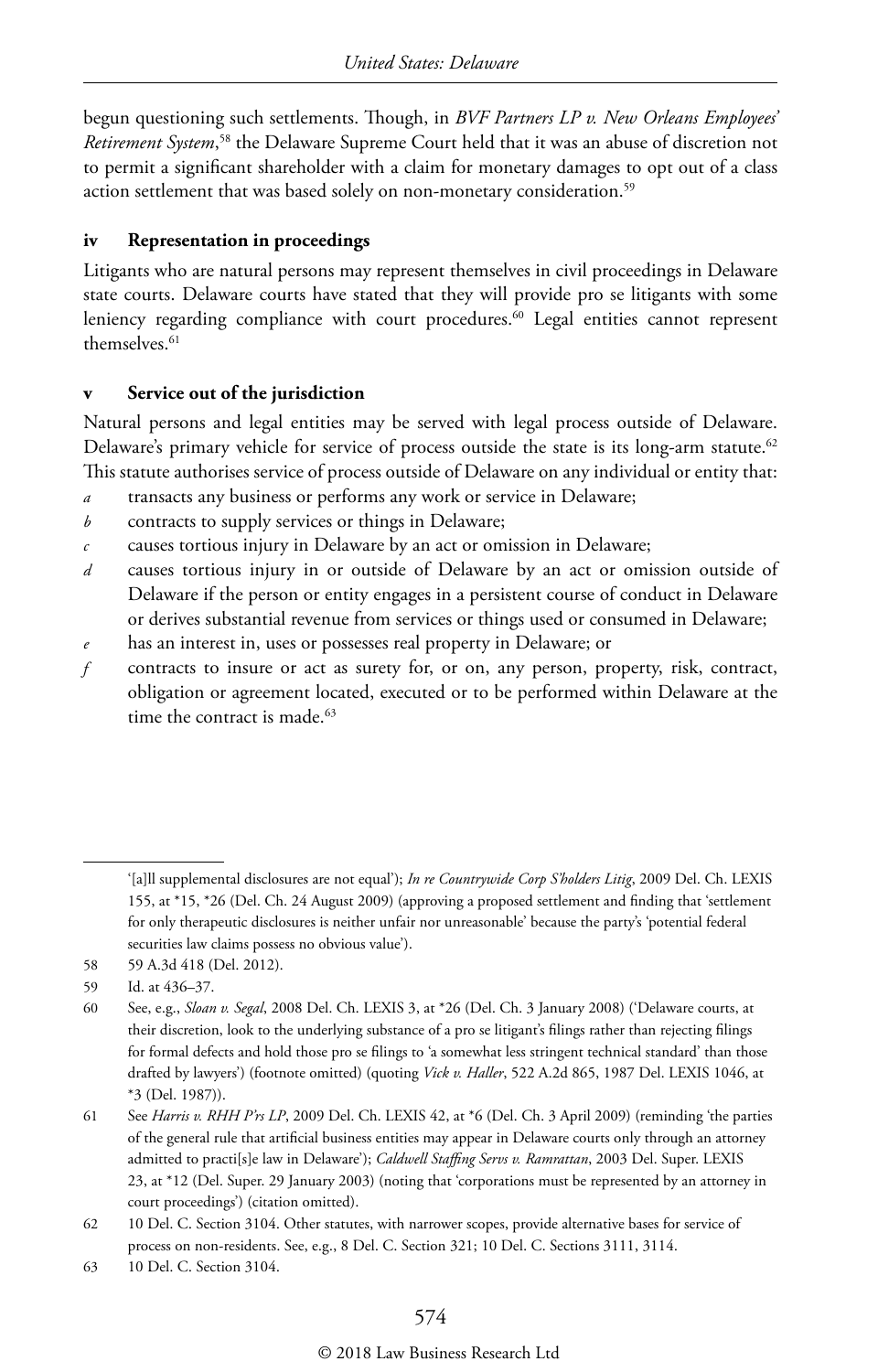#### **vi Enforcement of foreign judgments**

Parties seeking to enforce a foreign judgment in Delaware have two options. First, a party can bring an action requesting a Delaware court to recognise and enforce the foreign judgment. A Delaware court will recognise a foreign judgment 'if it concludes that a foreign court with jurisdiction rendered the judgment after a full and fair trial'.<sup>64</sup>

Second, a party can utilise Delaware's Uniform Foreign-Country Money Judgments Recognition Act. This Act applies to foreign judgments that grant or deny recovery of money and are final, conclusive and enforceable under the law of the country where rendered.<sup>65</sup> To seek enforcement of a foreign-country judgment under this Act, a party must file an action seeking recognition of the foreign-country judgment.<sup>66</sup> If a court finds that the foreign-country judgment is entitled to recognition, then, to the extent that the foreign-country judgment grants or denies recovery of a sum of money, the foreign-country judgment is conclusive between the parties and enforceable in the same manner and to the same extent as a judgment rendered in Delaware.<sup>67</sup>

#### **vii Assistance to foreign courts**

The rules of the Delaware state courts do not include specific provisions on assisting foreign courts.68 However, Delaware courts have acknowledged that 28 USC Section 1782, a federal statute, exists to provide foreign tribunals with assistance from American federal courts in obtaining discovery in the United States.<sup>69</sup> Under 28 USC Section 1782(a), 'The district court of the district in which a person resides or is found may order [that person] to give his testimony or statement or to produce a document or other thing for use in a proceeding in a foreign or international tribunal'.

#### **viii Access to court files**

Members of the public have the general right of access to ongoing judicial proceedings and to records thereof.70 Delaware courts, however, will sometimes limit access to judicial proceedings and records regarding sensitive information.<sup>71</sup> The Court of Chancery emphasised the importance of the public's right of access to information about judicial proceedings by

- 67 10 Del. C. Section 4810(1)–(2).
- 68 See generally Super. Ct. Civ. R. 1-140; Ct. Ch. R. 1-207.

69 *Diedenhofen-Lennartz v. Diedenhofen*, 931 A.2d 439, 441, 449, 452 (Del. Ch. 2007) (granting defendant's motion to stay the Delaware action in favour of earlier-filed actions pending in Germany, Canada and California).

<sup>64</sup> *Kingsland Hldgs v. Bracco*, 1996 Del. Ch. LEXIS 90, at \*15 (Del. Ch. 22 July 1996) (citing *de la Mata v. Am Life Ins Co*, 771 F. Supp. 1375, 1381 (D. Del. 1991)); see also *Bata v. Bata*, 163 A.2d 493, 503 (Del. 1960) ('[A] foreign judgment, given by a court under a system of law reasonably insuring notice and hearing […] is *res judicata* in Delaware'.).

<sup>65</sup> 10 Del. C. Section 4802(a).

<sup>66</sup> 10 Del. C. Section 4809(a).

<sup>70</sup> See, e.g., *NewRadio Gp LLC v. NRG Media LLC*, 2010 Del. Ch. LEXIS 49, at \*1 (Del. Ch. 27 January 2010) (noting that there is 'a presumption that the press and public have a common law right of access to judicial proceedings and court records') (citing *Cantor Fitzgerald Inc v. Cantor*, 2001 Del. Ch. LEXIS 48, at \*2–3 (Del. Ch. 17 April 2001)); *Kronenberg v. Katz*, 872 A.2d 568, 608 (Del. Ch. 2004) (noting that the Court of Chancery has a legal duty to honour 'the legitimate interest of the public and the press in access to judicial proceedings').

<sup>71</sup> See *Kronenberg*, 872 A.2d at 605.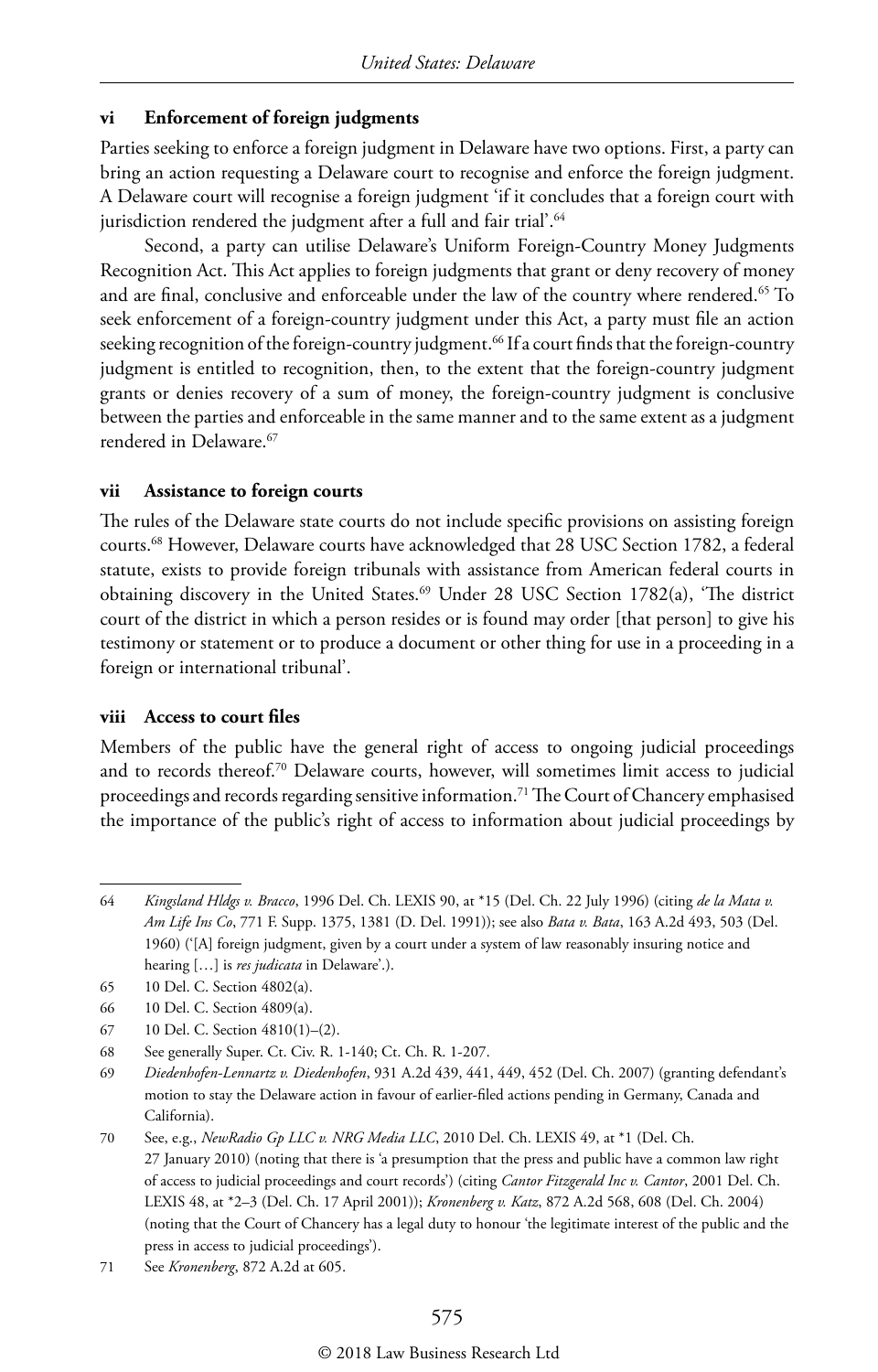adopting Court of Chancery Rule 5.1.72 Court of Chancery Rule 5.1 makes clear that most information presented to the Court should be available to the public. Rule 5.1 accomplishes this by, among other things, reducing the categories of information that are entitled to protection and making it clear that if a public version of a confidential document is not filed in a timely manner, the confidential document will lose its confidential status.

#### **ix Litigation funding**

The law on third-party litigation funding is sparse, but evolving, in Delaware. Questions have arisen as to whether any protection from discovery may apply to communications between a party to litigation and litigation-funding companies that the party is considering retaining. For example, in *Leader Technologies Inc v. Facebook Inc*73 the US District Court for the District of Delaware held that attorney–client work product will lose its protection from discovery if it is shared with litigation-funding companies that have not yet been retained.<sup>74</sup>

#### **IV LEGAL PRACTICE**

#### **i Conflicts of interest and ethical walls**

Under the Delaware Lawyers' Rules of Professional Conduct, a lawyer generally cannot represent a potential client if the representation involves a concurrent conflict of interest.<sup>75</sup> A concurrent conflict of interest exists if: '(1) the representation of one client will be directly adverse to another client; or (2) there is a significant risk that the representation of one or more clients will be materially limited by the lawyer's responsibilities to another client, a former client or a third person or by a personal interest of the lawyer'.76 In certain circumstances, a lawyer can represent a client in spite of a concurrent interest if the clients or former clients give the lawyer informed consent to do so.<sup>77</sup>

Where a lawyer is associated with a firm, a lawyer's conflicts of interest are generally imputed to the other members of that firm.78 Members of a firm can avoid imputation of a new colleague's conflicts of interests arising from surviving duties to former clients if '(1) the personally disqualified lawyer is timely screened from any participation in the matter and is apportioned no part of the fee therefrom; and (2) written notice is promptly given to the affected former client'.79 Also, subject to certain conditions, a member of a firm can avoid such an imputation by obtaining the informed consent of the former client.<sup>80</sup>

<sup>72</sup> Court of Chancery Announces Rule Change to Ensure Better Public Access to Court Filings, at 1, available at http://courts.delaware.gov/Forms/Download.aspx?id=65078.

<sup>73</sup> 719 F. Supp. 2d 373 (D. Del. 2010).

<sup>74</sup> See id. at 376.

<sup>75</sup> Del. Lawyers' R. Prof'l Conduct 1.7(a).

<sup>76</sup> Del. Lawyers' R. Prof'l Conduct 1.7(a)(1)-(2). Other types of conflicts of interest are outlined in Rule 1.8 of the Delaware Lawyers' Rules of Professional Conduct.

<sup>77</sup> Del. Lawyers' R. Prof'l Conduct 1.7(b)(1)-(4), 1.9(a)-(b)(2).

<sup>78</sup> Del. Lawyers' R. Prof'l Conduct 1.10.

<sup>79</sup> Del. Lawyers' R. Prof'l Conduct 1.10(c)(1)-(2).

<sup>80</sup> Del. Lawyers' R. Prof'l Conduct 1.10(d).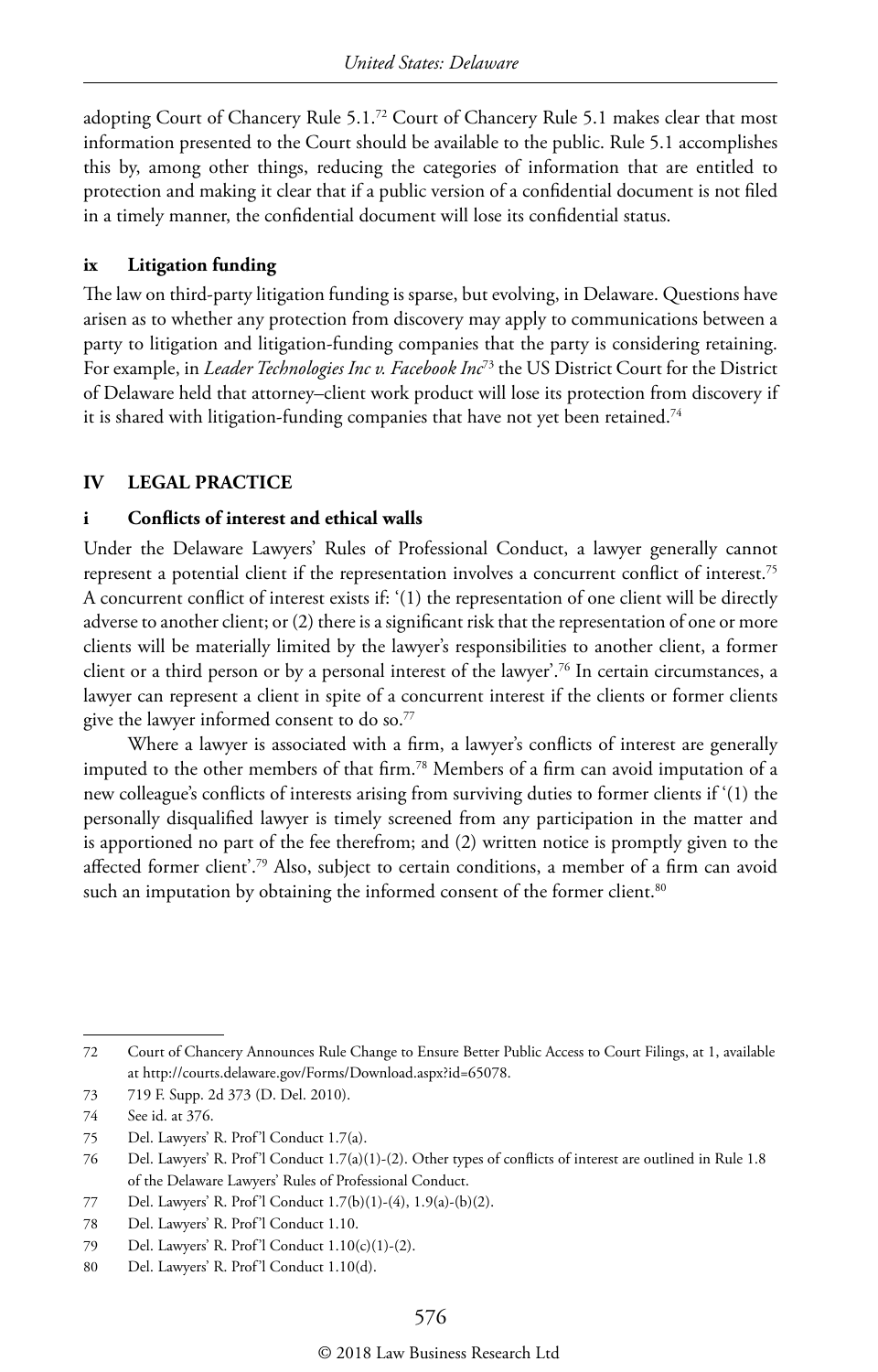#### **ii Money laundering, proceeds of crime and funds related to terrorism**

Where a lawyer learns that a 'client has used the lawyer's services to perpetrate a crime', such as money laundering, the lawyer may withdraw from representing the client.<sup>81</sup> Furthermore, where a client has used a lawyer's services to further the client's criminal conduct, the lawyer 'may reveal information relating to the representation of [the] client to the extent the lawyer reasonably believes necessary' to (1) prevent the client from committing a crime that is reasonably certain to result in substantial financial injury to another or (2) prevent, mitigate, or rectify substantial financial injury to another that is reasonably certain to result.<sup>82</sup>

#### **iii Data protection**

The United States does not possess a legal or regulatory framework governing the processing of personal data that is comparable to the framework in the European Union.<sup>83</sup> Nevertheless, in Delaware, parties and their lawyers have a variety of methods for ensuring that personal data processed and produced during discovery is protected. Notably, a party can move for a protective order from a Delaware court. Where good cause is shown, a Delaware court may order, among other things, that discovery only take place at a certain time and place, that discovery only be conducted by certain persons, and that confidential information, such as social security numbers, not be disclosed.<sup>84</sup> Additionally, parties can redact confidential information from public court documents.<sup>85</sup>

#### **iv Other areas of interest**

Delaware court procedure requires lawyers from outside of Delaware who want to practise in Delaware courts to associate with lawyers admitted to the Delaware Bar.<sup>86</sup> Specifically, in order for a non-Delaware attorney to temporarily practise in a Delaware court, a member of the Delaware Bar must file a motion to admit the non-Delaware attorney *pro hac vice*. 87 In connection with the motion, the attorney seeking admission must certify, *inter alia*, that he or she will be bound by all rules of the court.<sup>88</sup> Furthermore, after a member of the Delaware Bar makes a *pro hac vice* motion on behalf of a non-Delaware attorney, he or she remains responsible to the court for the positions taken in the case and the presentation of the case,<sup>89</sup> and must continue to make all filings with the court. These requirements for 'local' counsel are stricter than those of many other jurisdictions within the United States.

<sup>81</sup> Del. Lawyers' R. Prof'l Conduct 1.16(b)(3).

<sup>82</sup> Del. Lawyers' R. Prof'l Conduct 1.6(b)(2)-(3).

<sup>83</sup> See, e.g., A Burt & D Geer, 'The End of Privacy', *NY Times*, 5 Oct 2017, available at www.nytimes. com/2017/10/05/opinion/privacy-rights-security-breaches.html (noting that 'the European Union's new regulatory framework, known as the General Data Protection Regulation . . . stands in stark contrast to the way data is protected in the United States'); N Singer, 'Data Protection Laws, an Ocean Apart', *NY Times*, 2 February 2013, available at www.nytimes.com/2013/02/03/technology/consumer-data-protection-law s-an-ocean-apart.html?\_r=0.

<sup>84</sup> Super Ct. Civ. R. 26(c); Ct. Ch. R. 26(c).

<sup>85</sup> Super. Ct. Civ. R. 5(g)(2); Ct. Ch. R. 5.1(d)(1).

<sup>86</sup> See Super Ct. Civ. R. 90.1(a); Ct. Ch. R. 170(b).

<sup>87</sup> Super Ct. Civ. R. 90.1(a); Ct. Ch. R. 170(b).

<sup>88</sup> Super Ct. Civ. R. 90.1(b); Ct. Ch. R. 170(c).

<sup>89</sup> *State Line Ventures LLC v. RBS Citizens NA*, CA No. 4705-VCL, at 2 (Del. Ch. 2 December 2009) (LETTER).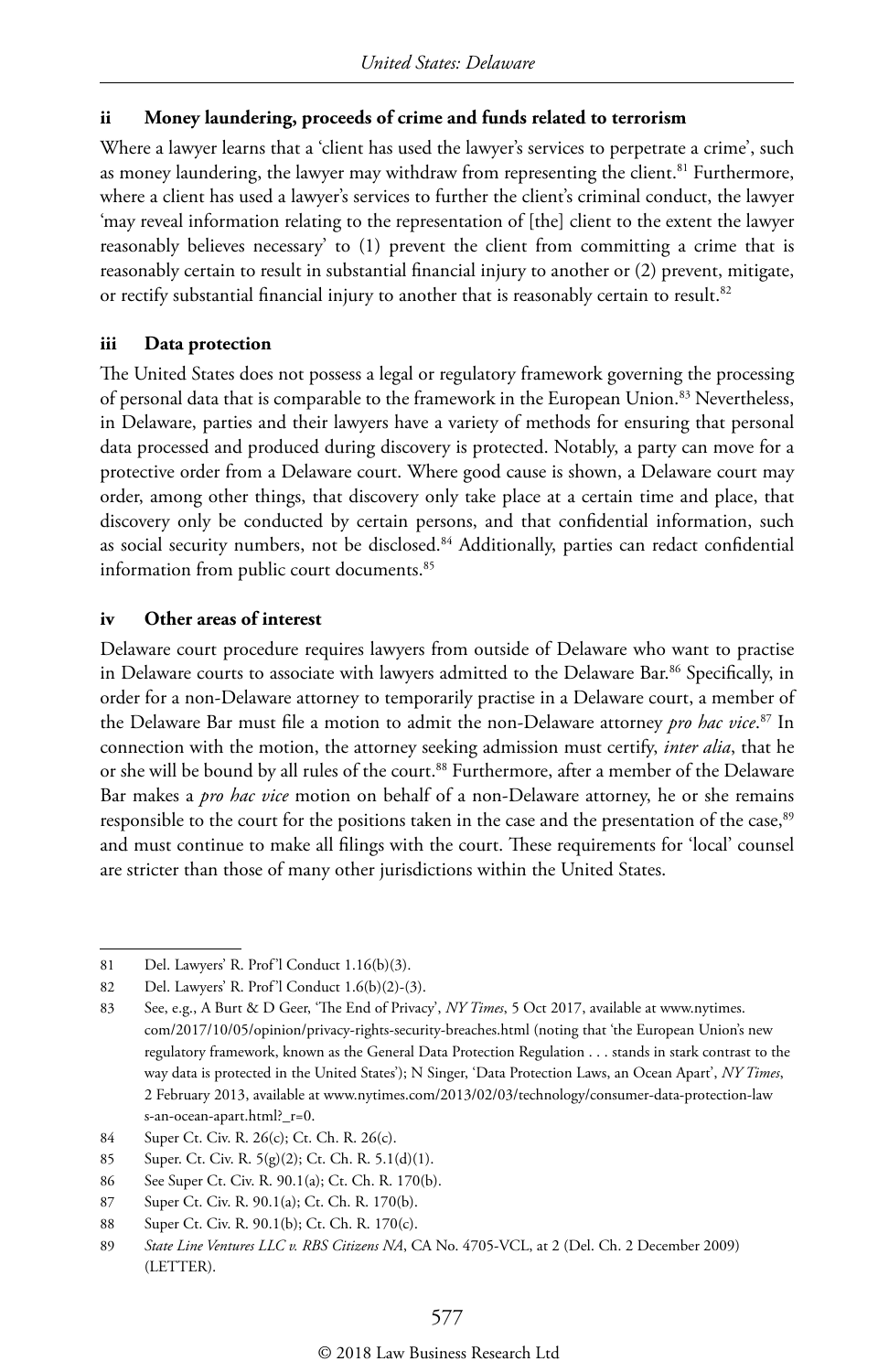#### **V DOCUMENTS AND THE PROTECTION OF PRIVILEGE**

#### **i Privilege**

The attorney–client privilege is a common-law protection for communications between an attorney and his or her client made for the purpose of rendering legal advice. Delaware law codifies the attorney–client privilege in Delaware Rule of Evidence 502. Under this privilege rule, an attorney 'is a person authorized, or reasonably believed by the client to be authorized, to engage in the practice of law in any state or nation'.90 The Delaware Supreme Court recently amended Rule 502 to clarify that it 'shall include persons who are employed or engaged by a business entity, to serve as "in house" counsel to that entity and/or to any of its wholly owned or controlled affiliates'.<sup>91</sup> Therefore, the privilege applies regardless of whether the attorney involved in the communications is outside counsel to a client or in-house counsel to a client.<sup>92</sup> The privilege is not, however, accorded to communications that render business advice as opposed to legal advice.<sup>93</sup>

The attorney–client privilege belongs to the client, not the attorney, and can be waived only by the client. Corporate officers or directors who receive legal advice on behalf of the corporation they serve are deemed to be joint clients with the corporation for purposes of the privilege.94 In *Kalisman v. Friedman*, the Court of Chancery held that a corporation 'cannot pick and choose which directors get information by asserting the attorney–client privilege against [one director] but not against the [other] directors'.95

In many circumstances, litigants will be required to provide opposing counsel with a privilege log, which must contain sufficient information to enable the adverse party to test the privilege asserted. The log must set out basic information about withheld communications and the nature of the legal advice that was being provided. To ensure that the privilege is invoked properly, Delaware courts have required the senior Delaware lawyers on both sides of litigation to certify entries on privilege logs.<sup>96</sup>

<sup>90</sup> DRE 502(a)(3).

<sup>91</sup> Order Amending Del. Unif. R. Evid., Del. Supr. (28 November 2017).

<sup>92</sup> See also *Grimes v. LCC Int'l Inc*, 1999 Del. Ch. LEXIS 64, at \*5 (Del. Ch. 23 April 1999) (applying attorney–client privilege to communications between a company's general counsel and the company, its directors and/or its officers).

<sup>93</sup> *Khanna v. McMinn*, 2006 Del. Ch. LEXIS 86, at \*165 (Del. Ch. 9 May 2006).

<sup>94</sup> See *Kirby v. Kirby*, 1987 Del. Ch. LEXIS 463, at \*19 (Del. Ch. 29 July 1987) ('The directors are all responsible for the proper management of the corporation, and it seems consistent with their joint obligations that they be treated as the 'joint client' when legal advice is rendered to the corporation through one of its officers or directors'.).

<sup>95</sup> 2013 Del. Ch. LEXIS 100, at \*10–11 (Del. Ch. 17 April 2013). However, the Court of Chancery recognised that there were limitations to a director's ability to access privileged information, including, among other things, a showing of 'sufficient adversity between the director and the corporation such that the director could no longer have a reasonable expectation that he was a client of the board [of directors'] counsel'. Id. at \*14.

<sup>96</sup> *Intel Corp v. Nvidia Corp*, CA No. 4373-VCS, at 13 (Del. Ch. 5 April 2010) (TRANSCRIPT).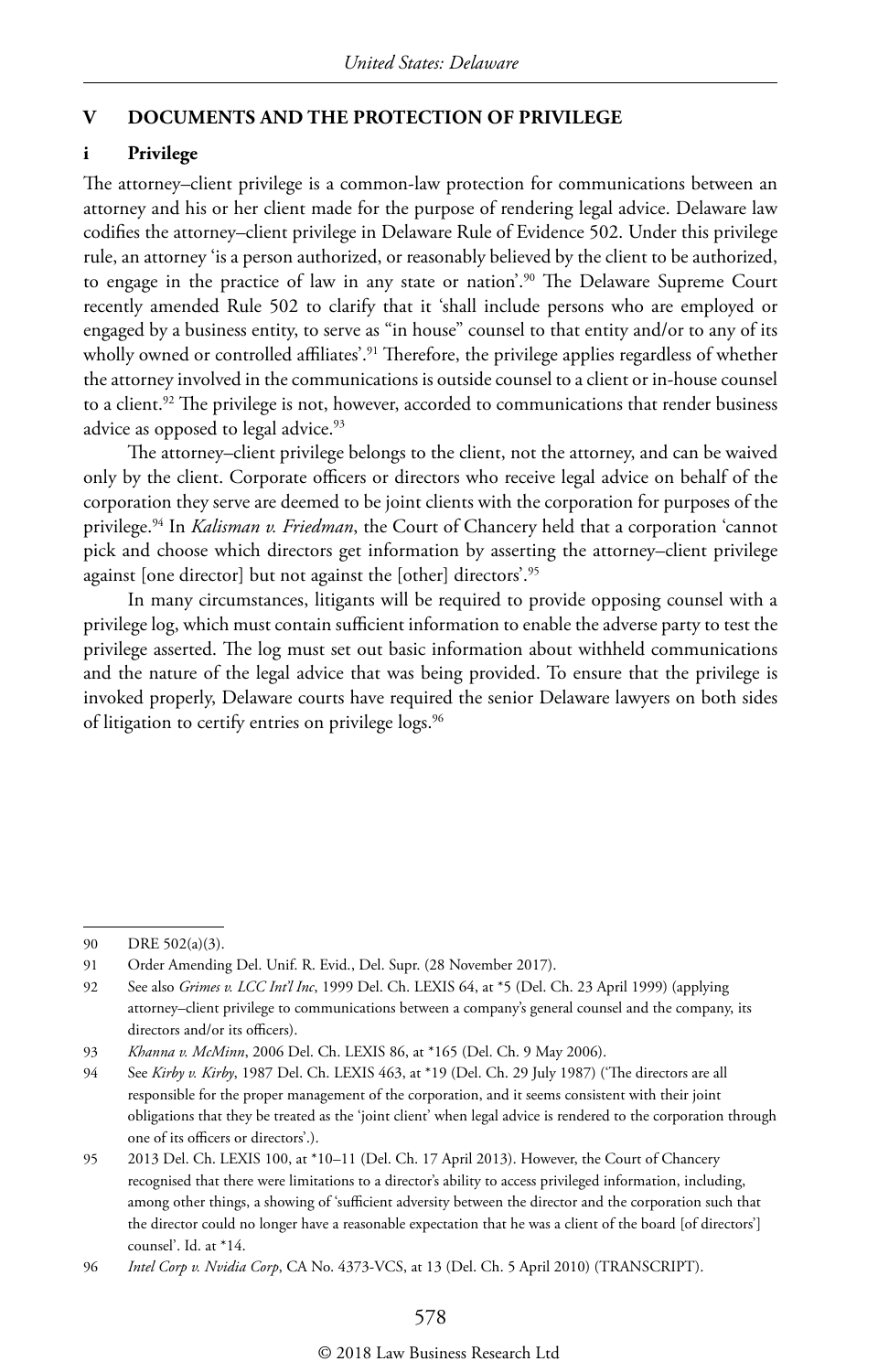Delaware courts also recognise the attorney work-product doctrine (protecting information prepared in anticipation of litigation) $97$  and 'business strategy immunity' (protecting confidential business information where there is risk that the information 'may not be used for proper legal purposes, but rather for practical business advantages').<sup>98</sup>

#### **ii Production of documents**

During the course of discovery, parties may obtain non-privileged documents and electronically stored information that are 'relevant to the subject matter involved in the pending action, whether it relates to the claim or defense'.<sup>99</sup> The standard of relevance is whether the evidence has 'any tendency to make the existence of any fact that is of consequence to the determination of the action more probable or less probable than it would be without the evidence'.100 Under these liberal discovery policies, a party may serve on any other party a request to produce the following types of documents or electronically stored information: 'books, papers, writings, drawings, graphs, charts, photographs, sound recordings, images, electronic documents, electronic mail, and other data or data compilations from which information can be obtained, either directly or, if necessary, after conversion by the responding party into a reasonably usable form'.<sup>101</sup> The request must specify where, when and how the documents should be produced.<sup>102</sup>

When a document request seems oppressive or unduly burdensome to a party, the party can object to that request. A Delaware court will limit or narrow the document request if it determines that:

*(i) the discovery sought is unreasonably cumulative or duplicative, or is obtainable from some other source that is more convenient, less burdensome, or less expensive; (ii) the party seeking discovery has had ample opportunity by discovery in the action to obtain the information sought; or (iii) the discovery is unduly burdensome or expensive, taking into account the needs of the case, the amount in controversy, limitations on the parties' resources, and the importance of the issues at stake in the litigation.*<sup>103</sup>

Delaware courts often adjudicate disputes where the evidence is located outside Delaware and require parties to produce documents located in foreign jurisdictions.<sup>104</sup> The United States' status as a party to the Hague Convention on the Taking of Evidence Abroad in Civil or Commercial Matters helps facilitate the collection of evidence from foreign

<sup>97</sup> See, e.g., Super. Ct. Civ. R. 26(b)(3); Ct. Ch. R. 26(b)(3).

<sup>98</sup> *Hexion Specialty Chems Inc v. Huntsman Corp*, 959 A.2d 47, 53 (Del. Ch. 2008) (citation and internal quotation marks omitted). The Court of Chancery 'most commonly protects information under th[e business strategy] immunity when a 'target corporation [seeks] to shield itself from discovery of time-sensitive information in the takeover context'. *Glassman v. Crossfit Inc*, 2012 Del. Ch. LEXIS 248, at \*12 (Del. Ch. 12 October 2012) (second alteration in original).

<sup>99</sup> Ct. Ch. R. 26(b)(1); Super. Ct. Civ. R. 26(b)(1).

<sup>100</sup> DRE 401.

<sup>101</sup> Ct. Ch. R. 34(a); see also Super. Ct. Civ. R. 34(a).

<sup>102</sup> Ct. Ch. R. 34(b) & (d); Super. Ct. Civ. R. 34(b).

<sup>103</sup> Ct. Ch. R. 26(b)(1).

<sup>104</sup> *IM2 Merch & Mfg Inc v. Tirex Corp*, 2000 Del. Ch. LEXIS 156, at \*35 (Del. Ch. 2 November 2000).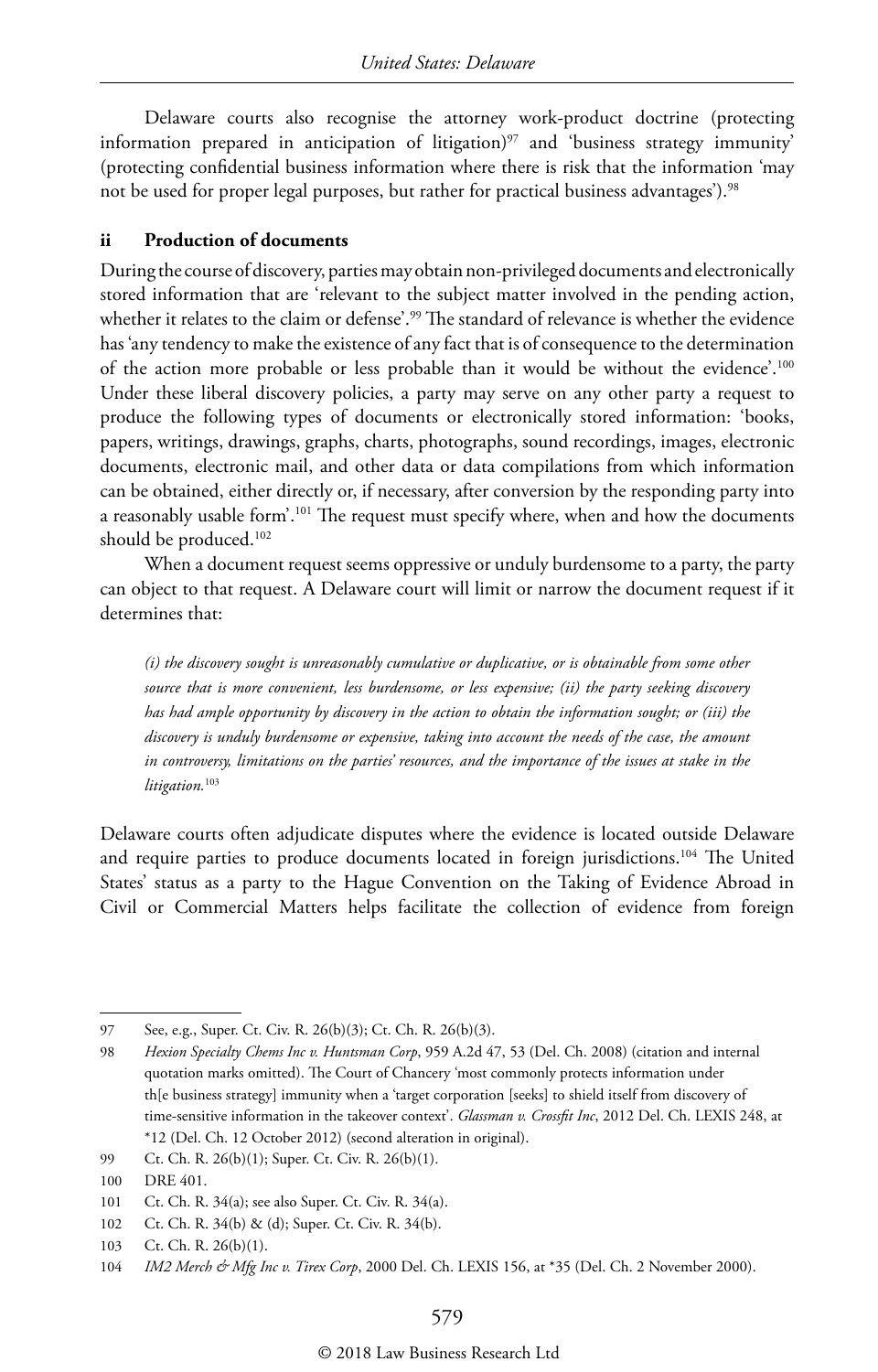jurisdictions.105 Indeed, the Supreme Court of Delaware has held that requiring a party to litigation in Delaware to produce documents that in large part would need to be obtained from the United Kingdom through the Hague Convention, does not present that party with an overwhelming hardship.106 Further, one Delaware court has noted that '[w]here litigants are large national or international corporations which […] have both the knowledge and means to locate and transport […] evidence across state lines, particularly "in an age where air travel, express mail, electronic data transmissions and videotaped depositions are part of the normal course of business for [such] companies''', the burden created by the fact that 'evidence [is] located far from Delaware is "substantially attenuated"'.107

A party must produce all documents that are responsive to a proper document request and in its 'possession, custody or control'.108 Consequently, a party must only produce documents held by a subsidiary, parent or other third party if the party can be deemed to be in control of such documents.<sup>109</sup>

#### **VI ALTERNATIVES TO LITIGATION**

#### **i Overview of alternatives to litigation**

Parties seeking to resolve a dispute outside of the courtroom may do so through arbitration and mediation. As noted above, the Superior Court has a compulsory alternative dispute resolution (compulsory ADR) programme.110 Every civil case filed in the Superior Court is subject to this compulsory ADR programme.<sup>111</sup> The programme permits parties to choose the format of the alternative dispute resolution, which may include one of the following options: arbitration, mediation and neutral assessment. If parties cannot agree upon a format, the default format is mediation. In addition, in the Court of Chancery, judges are authorised to sit as mediators in disputes that are pending in the Court of Chancery or have been filed for

<sup>105</sup> US Dep't of State, Obtaining Evidence, available at http://travel.state.gov/content/travel/english/ legal-considerations/judicial/obtaining-evidence.html.

<sup>106</sup> *Ison v. EI DuPont De Nemours & Co*, 729 A.2d 832, 843 (Del. 1999).

<sup>107</sup> *In re Asbestos Litig*, 929 A.2d 373, 384 (Del. Super. 2006).

<sup>108</sup> Ct. Ch. R. 34(a); Super. Ct. Civ. R. 34(a).

<sup>109</sup> See *Dawson v. Pittco Capital P'rs LP*, 2010 Del. Ch. LEXIS 28, at \*3 (Del. Ch. 15 February 2010) (holding that defendants must produce documents of the wholly owned subsidiary, which was not a party to the litigation, where the documents were 'deemed controlled by [the subsidiary's] defendant parent'); see also *Boxer v. Husky Oil Co*, 1981 Del. Ch. LEXIS 611, at \*3 (Del. Ch. 9 November 1981) (finding that plaintiffs had not offered evidence to justify compelling a defendant-subsidiary to produce documents of its non-party parent where defendants claimed that plaintiffs, to discover such documents, were required to show that the boards of directors of the subsidiary and the parent are 'identical or that the respective business operations of the two are so intertwined as to render their separate corporate identities meaningless'); *Hoechst Celanese Corp v. Nat'l Union Fire Ins Co*, 1995 Del. Super. LEXIS 319, at \*6–7 (Del. Super. 31 March 1995) (denying plaintiffs' request for documents relating to and held by the parent of defendant-subsidiary where the court found that the facts did not establish the necessary level of corporate closeness between the subsidiary and the parent and, therefore, did not show that the defendant-subsidiary had the 'requisite level of control over the documents' plaintiffs sought).

<sup>110</sup> The following civil actions are generally not subject to the Superior Court's compulsory alternative dispute resolution programme: class actions; special proceedings such as those involving name changes, eminent domain and contested elections; replevin; foreign or domestic attachment; statutory penalty and mortgage foreclosure actions; and *in forma pauperis* actions. Super. Ct. Civ. R. 16(b)(4)(g) & 81(a).

<sup>111</sup> Superior Court, Alternative Dispute Resolution, available at http://courts.delaware.gov/superior/adr/.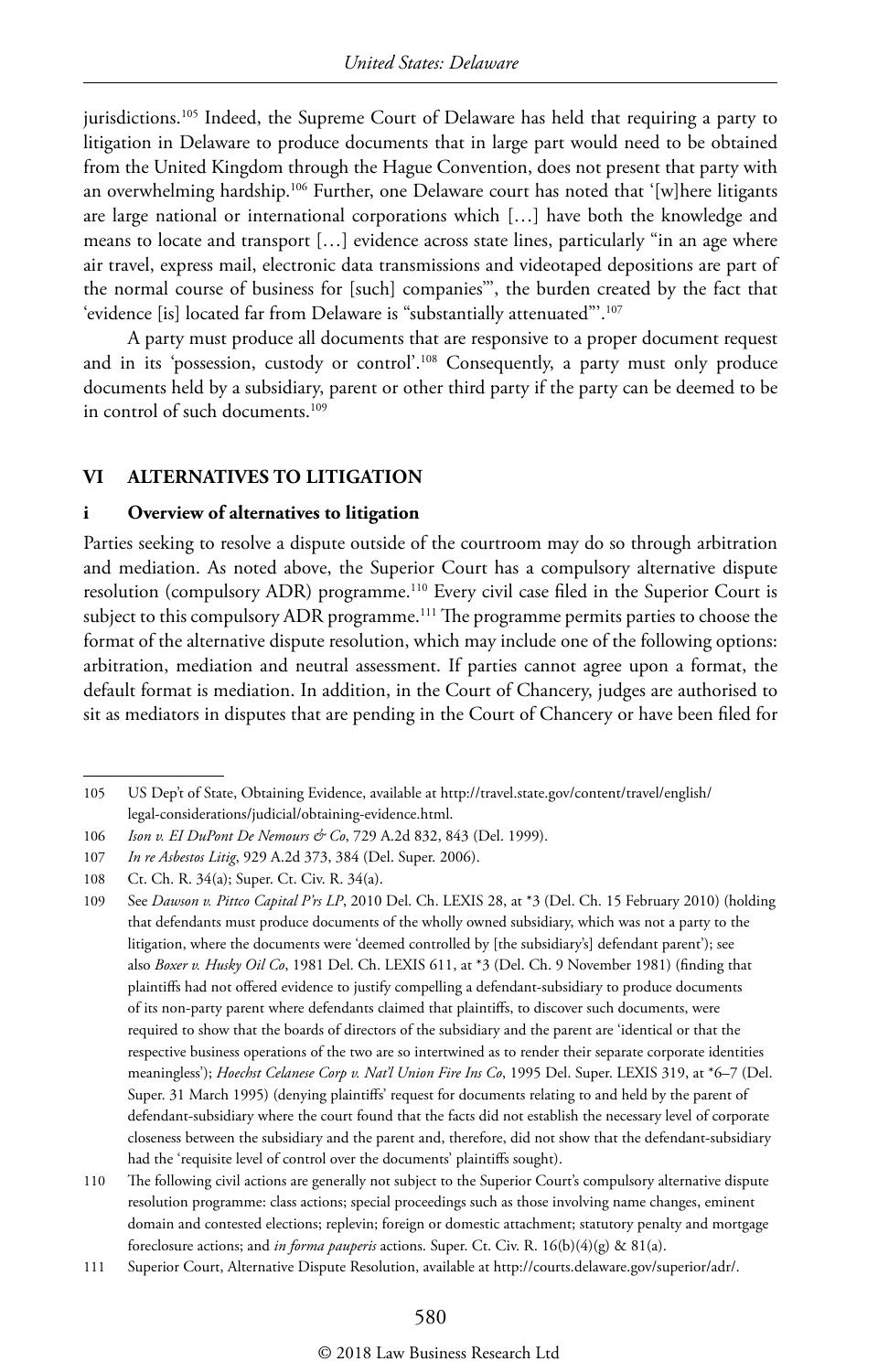the purpose of court mediation.<sup>112</sup> Finally, the recently enacted Delaware Rapid Arbitration Act provides Delaware business entities with a streamlined and cost-effective process by which to resolve business disputes through voluntary arbitration.<sup>113</sup> These programmes allow parties to resolve their disputes efficiently while maintaining a greater level of confidentiality than litigation typically affords.

#### **ii Arbitration**

In 2015, Delaware's legislature enacted the Delaware Rapid Arbitration Act (DRAA) to provide 'businesses around the world a fast-track arbitration option'.114 The DRAA requires arbitrators to issue final awards within 120 days of the arbitrator's acceptance of his or her appointment or within a time agreed upon by the parties prior to the arbitrator's acceptance of his or her appointment; neither deadline can be extended by more than 60 days.115 To utilise the DRAA, parties to a dispute must meet the following requirements: (1) the parties must have a written agreement to submit their controversy to arbitration, (2) the agreement to arbitrate must expressly reference the DRAA, (3) the agreement to arbitrate must be governed by Delaware law, (4) at least one of the parties must be an entity formed in Delaware or have its principal place of business in Delaware, and (5) no party may be a consumer or an organisation that maintains public areas within a residential community.<sup>116</sup> Parties to a DRAA arbitration may select their arbitrator by agreement or petition the Court of Chancery to appoint one or more arbitrators.<sup>117</sup> The arbitration 'can be held anywhere in the world'<sup>118</sup> and is a confidential proceeding in the absence of any agreement to the contrary.<sup>119</sup> Further, with the exception of a narrow appeal from the issuance of a final award, the arbitrator's determinations may not be challenged or appealed.120 This aspect of the DRAA is a key benefit of the act, because it limits parties' ability to delay arbitration by raising challenges in

116 See 10 Del. C. Section 5803(a).

119 See Delaware Rapid Arbitration Rule 5.

<sup>112</sup> 10 Del. C. Section 349.

<sup>113</sup> 10 Del. C. Section 5802.

<sup>114</sup> 'New Delaware Arbitration Law Offers Fast, Efficient Dispute Resolution' (4 May 2015), available at http://news.delaware.gov/2015/05/04/new-delaware-arbitration-law-offers-fast-efficient-disputeresolution/. The DRAA was enacted as an alternative to a Court of Chancery arbitration programme struck down as unconstitutional in 2012. The now-defunct programme allowed Court of Chancery judges to conduct confidential arbitrations. The US District Court for the District of Delaware found that the programme violated the First Amendment to the US Constitution because a Court of Chancery arbitration was sufficiently like a civil trial and therefore should not be closed to the public and press. *Del Coal for Open Gov't v. Strine*, 2012 US Dist. LEXIS 123980, at \*28–31 (D. Del. 30 August 2012), aff'd, 733 F.3d 510, 521 (3d Cir. 2013). The Supreme Court of the United States declined to review the constitutionality of the programme. See B Kendall & P Brickley, 'Supreme Court Declines to Revive Delaware Arbitration Program', *Wall Street Journal*, 24 March 2014, available at www.wsj.com/articles/SB100014240527023041 79704579459200411054082.

<sup>115</sup> 10 Del. C. Section 5808.

<sup>117</sup> 10 Del. C. Section 5805.

<sup>118</sup> 'New Delaware Arbitration Law Offers Fast, Efficient Dispute Resolution' (4 May 2015), available at http://news.delaware.gov/2015/05/04/new-delaware-arbitration-law-offers-fast-efficient-disputeresolution/.

<sup>120</sup> See 10 Del. C. Section 5804.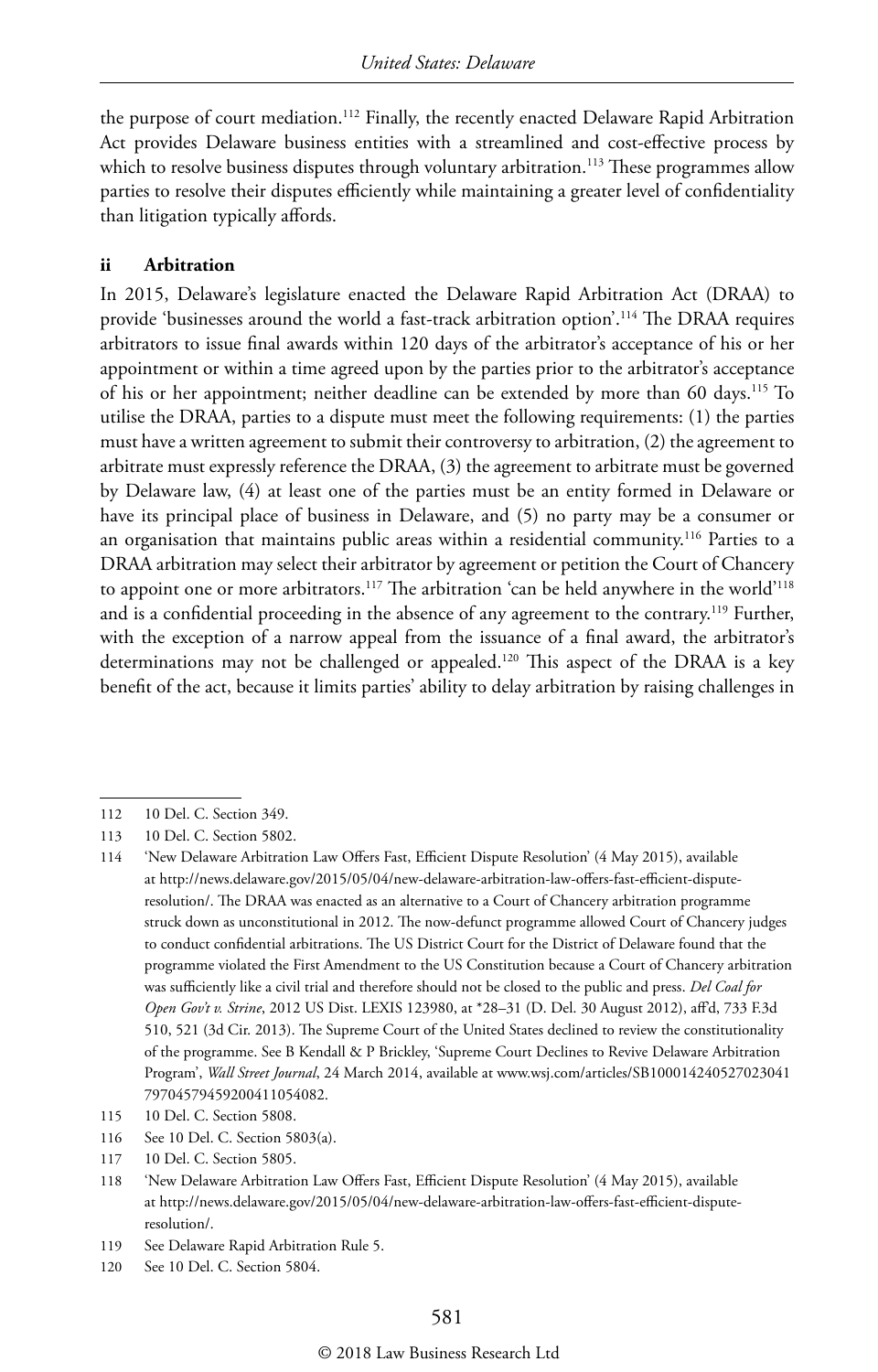the courts. For example, parties to a DRAA arbitration 'may not seek a determination in the courts about the scope of the disputes that may be arbitrated; only the arbitrator may make that determination'.121

If a party wishes to challenge a final award issued in a DRAA arbitration, the challenging party must do so within 15 days of the award's issuance before the Supreme Court of Delaware.122 The Supreme Court 'may only vacate, modify, or correct the final award in conformity with the Federal Arbitration Act',<sup>123</sup> which sets forth extremely narrow grounds for appeal, essentially limited to fraud or other misconduct. And, under the DRAA, when executing an agreement to arbitrate, parties can eliminate potential review by the Supreme Court by either agreeing that there shall be no review of a final award or that review of a final award shall be conducted by one or more arbitrators.<sup>124</sup> If the parties do not seek review of a final award, the award will be deemed to have been confirmed by the Court of Chancery on the fifth business day following the expiry of the challenge period.125 After a final award has been confirmed, the parties can apply to the Court of Chancery or the Superior Court depending on the nature of the award for a final judgment in conformity with the award.<sup>126</sup>

In addition to the DRAA, the Superior Court's compulsory ADR programme continues to offer parties to a Superior Court action an opportunity to agree to undergo arbitration. The parties may select the arbitrator by agreement or, if no such agreement can be reached, the Superior Court will appoint an arbitrator.<sup>127</sup> Further, the parties can agree to make the arbitrator's decision binding.128 If the parties agree to binding arbitration, the matter will be removed from the Superior Court's docket.<sup>129</sup> The arbitration process itself consists of the arbitrator reviewing evidence, hearing arguments from the parties, and rendering a decision based on the facts and the law.130 'Every party has trial *de novo* appeal rights if they are not satisfied with the arbitrator's decision'.<sup>131</sup>

The rules of the Delaware courts do not contain specific provisions regarding the enforcement of foreign arbitral awards. However, the United States District Court for the District of Delaware has heard and granted motions to confirm foreign arbitral awards pursuant to the Federal Arbitration Act<sup>132</sup> and the Convention on the Recognition and Enforcement of Foreign Arbitral Awards (the New York Convention<sup>133</sup>).<sup>134</sup>

- 123 10 Del. C. Section 5809(c).
- 124 10 Del. C. Section 5809(d).
- 125 10 Del. C. Section 5810(a).
- 126 10 Del. C. Section 5810(b)-(c). Final awards for solely monetary damages may only be entered by the Superior Court and all other final awards may be entered by the Court of Chancery. Id.
- 127 Super. Ct. Civ. R. 16(b)(4)(a).
- 128 Super. Ct. Civ. R. 16(b)(4).
- 129 Super. Ct. Civ. R. 16(b)(4)(f)(i).
- 130
- 131 Superior Court, Alternative Dispute Resolution: Guidelines for Superior Court Arbitration, available at http://courts.delaware.gov/superior/adr/adr\_arb\_guideline.aspx.
- 132 9 USC Section 1, et seq.
- 133 The United States has been a party to the New York Convention since 1970. N.Y. Convention, Contracting States, available at http://newyorkconvention.org/contracting-states/list-of-contracting-states.
- 134 See, e.g., *Ilyich Mariupol Iron & Steel Works v. Argus Devs Inc*, 2013 US Dist. LEXIS 42226, at \*1, \*5 (D. Del. 26 March 2013); *SEI Societa Esplosivi Industriali SpA v. L-3 Fuzing & Ordnance Sys Inc*, 843 F. Supp.

<sup>121</sup> Delaware's Options for Alternative Dispute Resolution, available at http://corplaw.delaware.gov/ alternative-dispute-resolution/.

<sup>122</sup> 10 Del. C. Section 5809(b).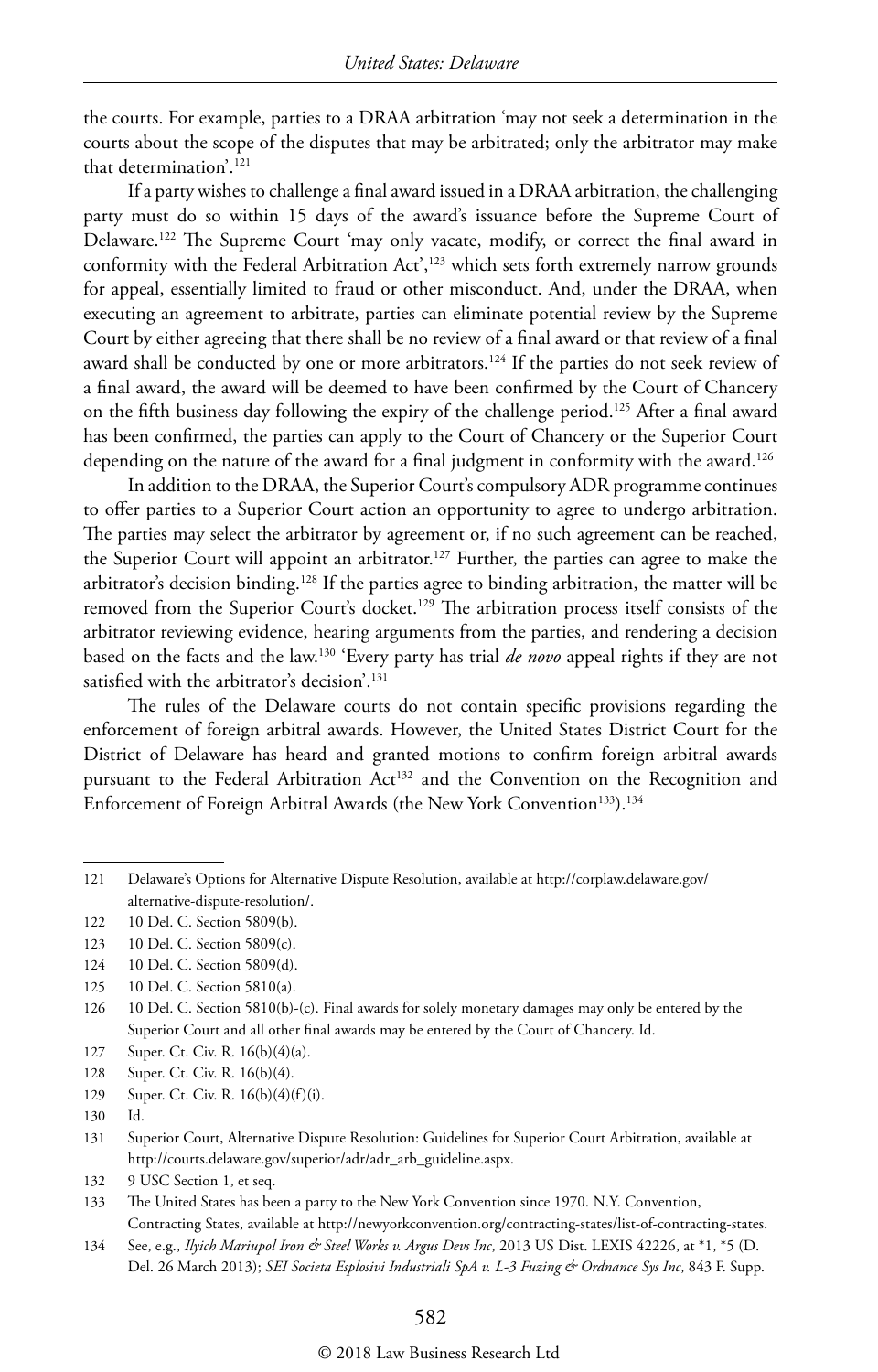#### **iii Mediation**

Mediation is available as an alternative to litigation in both the Superior Court and the Court of Chancery. In the Superior Court, under the compulsory ADR programme, mediation is the default format for alternative dispute resolution. The parties may select the mediator by agreement from the Superior Court's approved Mediator Directory, which 'consist[s] of members of the Delaware Bar and others who have completed [the] Superior Court's 20-hour mediation training', $135$  or, if no such agreement can be reached, the Superior Court will appoint a mediator from its Mediator Directory.<sup>136</sup> The mediator's role in the mediation process is to help the parties reach 'a mutually acceptable resolution of a controversy'.137 If the mediation is unsuccessful, 'no party may use statements made during the mediation or memoranda, materials or other tangible evidence prepared for the mediation at any point in the litigation in any way, including, without limitation, to impeach the testimony of any witness'.138

The Court of Chancery offers two types of non-mandatory mediation: '(i) mediation pursuant to Court of Chancery Rule 174, which provides for mediation in an ongoing case pending in the Court of Chancery ("Rule 174 Mediations"), and (ii) mediation pursuant to 10 Del. C. § 347 and [Court of Chancery] Rules 93 to 95, which [. . .] provide for 'mediation only' dispute resolution for certain types of business disputes where there is no pre-existing pending action'.139 To participate in either of these mediation programmes, the parties to a dispute must agree to undergo mediation and have Delaware counsel. Furthermore, to participate in the mediation-only programme, the following requirements, among other things, must be met: at least one party is a business entity; at least one of the parties to the dispute is a business entity formed in Delaware or having its principle place of business in Delaware; no party is a consumer with respect to the business dispute; and in disputes involving solely a claim for monetary damages, the amount in controversy is no less than US\$1 million.<sup>140</sup>

In a Rule 174 mediation, the Chancellor or Vice Chancellor presiding over the filed case will refer the case to another judge or master sitting on the Court of Chancery.<sup>141</sup> In a mediation where a case has not been filed in the Court of Chancery, the parties to the dispute may request a particular member of the Court of Chancery to serve as a mediator.<sup>142</sup> These

2d 509, 517 (D. Del. 2012).

- 136 Super. Ct. Civ. R. 16(b)(4)(a).
- 137 Super. Ct. Civ. R. 16(b)(4)(f)(ii).
- 138 Super. Ct. Civ. R. 16(b)(4)(e).
- 139 Court of Chancery of the State of Delaware: Mediation Guideline Pamphlet, at 2, available at http:// courts.delaware.gov/forms/download.aspx?id=15478. In addition to voluntary mediation programmes in the Court of Chancery, 'mandatory mediation is required in certain guardianship and estate cases'. Id. at 2 n.2.
- 140 10 Del. C. Section 347(a)(1)–(5).
- 141 Court of Chancery of the State of Delaware: Mediation Guideline Pamphlet, at 2-3, available at http:// courts.delaware.gov/forms/download.aspx?id=15478.
- 142 Id.

<sup>135</sup> Superior Court Alternative Dispute Resolution: Mediator Directory, available at http://courts.delaware. gov/superior/adr/adr\_med\_guideline.aspx.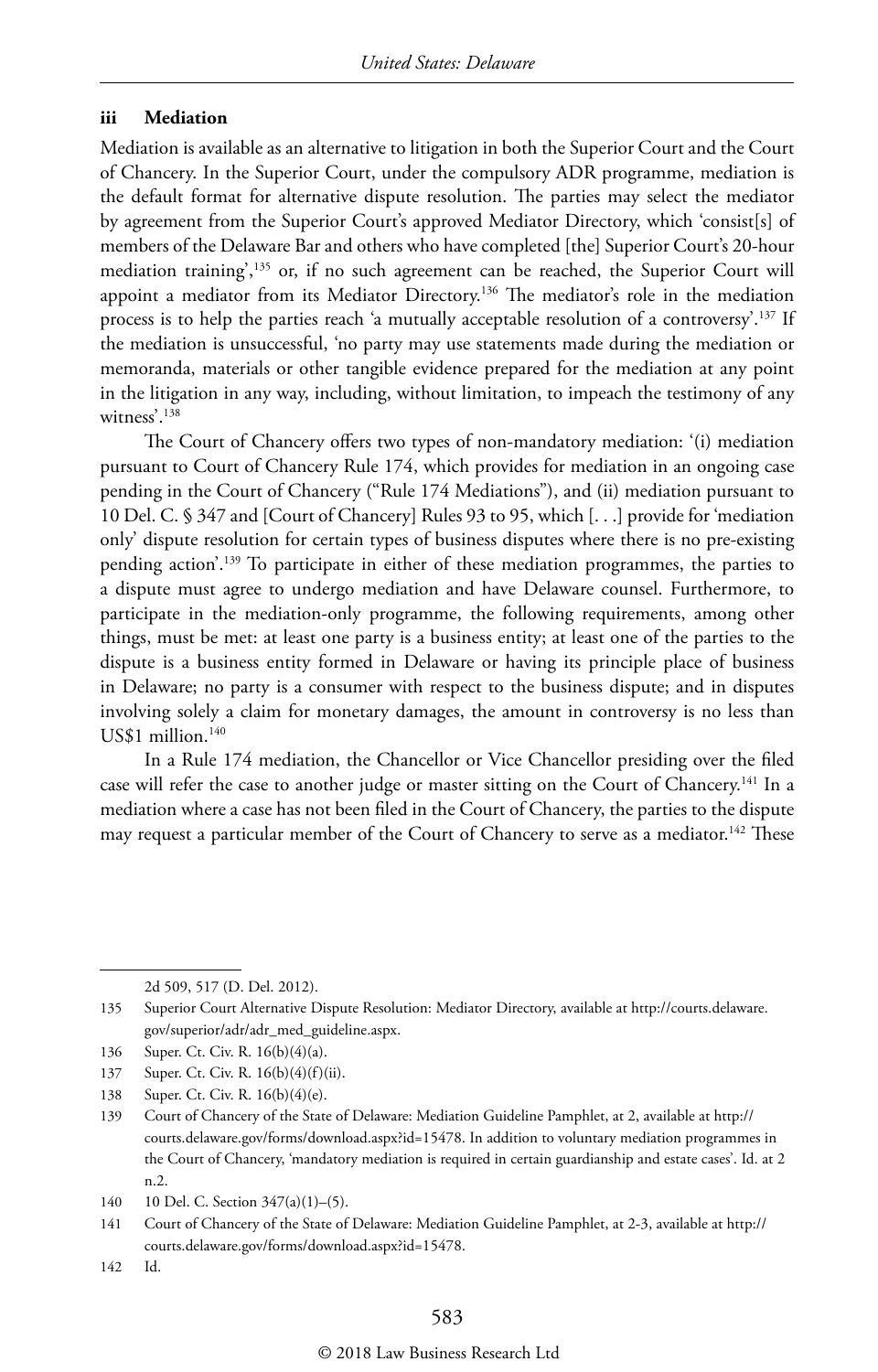mediation programmes are highly regarded as they provide parties with the assistance of current members of the Court of Chancery at a fraction of the cost of litigation and with the added benefit of confidentiality.<sup>143</sup>

#### **iv Other forms of alternative dispute resolution**

In addition to arbitration and mediation, parties with disputes in the Superior Court can, under the compulsory ADR programme, agree to undergo neutral case assessment. Neutral case assessment 'is a process by which an experienced neutral assessor gives a non-binding, reasoned oral or written evaluation of a controversy, on its merits, to the parties'.<sup>144</sup> The parties may select a neutral assessor from a list of approved neutral assessors by agreement, or, if no such agreement can be reached, the Superior Court will select a neutral assessor from the approved list.<sup>145</sup> The neutral assessment process consists of the parties providing the neutral assessor with confidential statements and participating in a confidential neutral assessment hearing.146 'The neutral assessor may use mediation and/or arbitration techniques to aid the parties in reaching a settlement.'147 Moreover, the parties can agree to make the neutral assessment outcome binding.148

#### **VII OUTLOOK AND CONCLUSIONS**

Delaware courts are at the forefront of complex litigation in the United States, including overseeing complex litigation involving foreign individuals and entities. In the coming year, one can expect increasing numbers of decisions involving foreign litigants and cross-border issues, as well as more cases from the Court of Chancery and the Delaware Supreme Court involving alternative entities.

<sup>143</sup> See id. at 4.

<sup>144</sup> Super. Ct. Civ. R. 16(b)(4)(f)(iii).

<sup>145</sup> Superior Court Alternative Dispute Resolution: Guidelines for Neutral Assessment in Superior Court, available at http://courts.delaware.gov/superior/adr/adr\_neutral\_guideline.aspx.

<sup>146</sup> Id.

<sup>147</sup> Super. Ct. Civ. R. 16(b)(4)(f)(iii).

<sup>148</sup> Superior Court Alternative Dispute Resolution: Guidelines for Neutral Assessment in Superior Court, available at http://courts.delaware.gov/superior/adr/adr\_neutral\_guideline.aspx.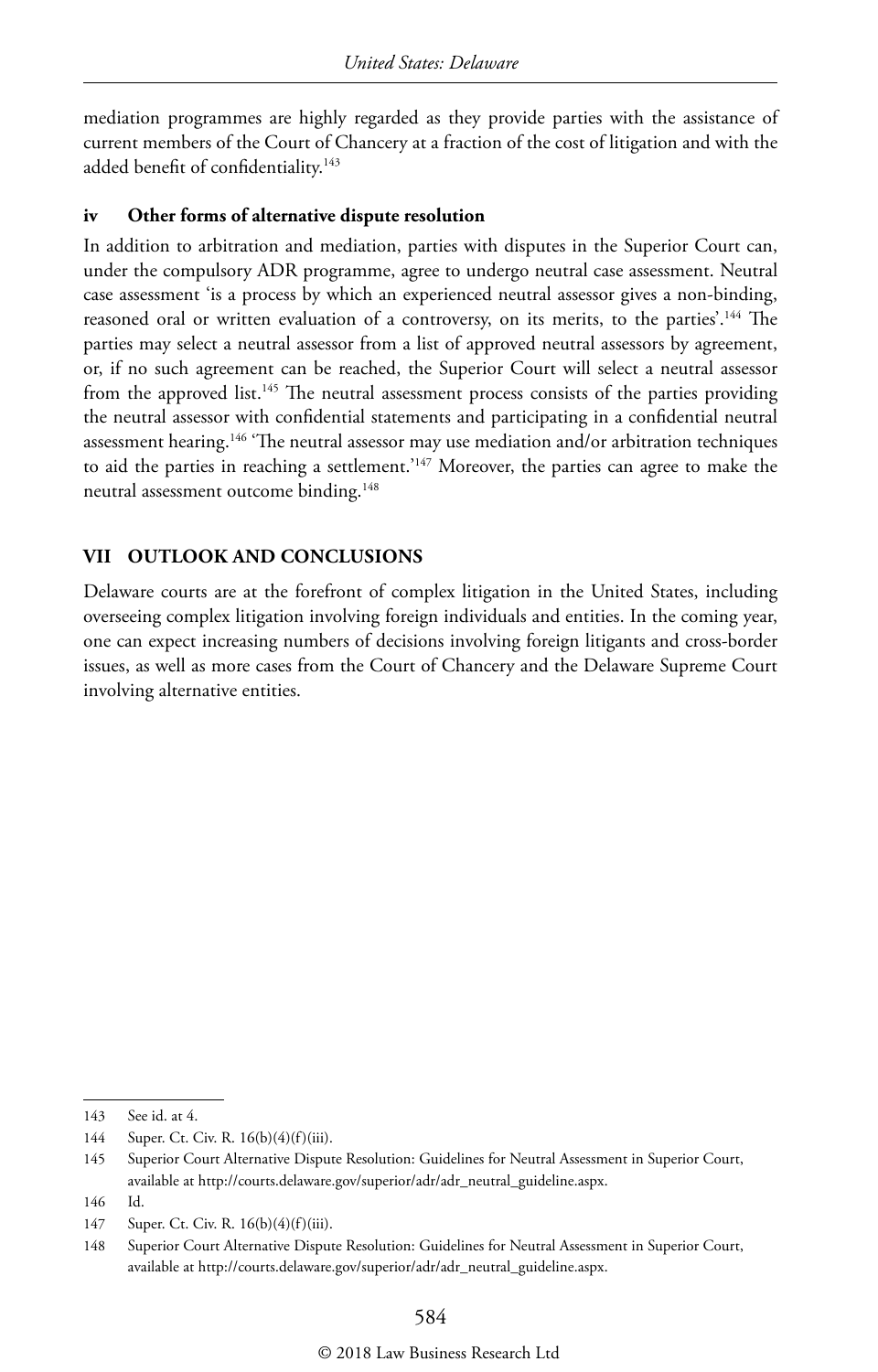## ABOUT THE AUTHORS

#### **ELENA C NORMAN**

*Young Conaway Stargatt & Taylor, LLP*

Elena C Norman is a partner in the corporate counselling and litigation section at Young Conaway Stargatt & Taylor, LLP in Wilmington, Delaware.

Ms Norman regularly counsels clients on Delaware corporate and commercial matters, and frequently represents parties to litigation, most often in the Delaware Court of Chancery. Her practice focuses primarily on counselling and litigation in connection with merger and acquisition transactions, going-private transactions, corporate stock appraisal, corporate governance, Delaware alternative entities, and cases involving fraud and breach of contract. Ms Norman also litigates commercial matters in the district and bankruptcy courts.

Ms Norman often represents non-US entities in US litigation proceedings and she frequently speaks on corporate governance and cross-border legal issues.

#### **LAKSHMI A MUTHU**

#### *Young Conaway Stargatt & Taylor, LLP*

Lakshmi A Muthu is an associate in the corporate counselling and litigation section at Young Conaway Stargatt & Taylor, LLP in Wilmington, Delaware.

Ms Muthu is a graduate of New York University School of Law where she was a staff editor for the *New York University Journal of Law & Liberty*. She holds a BA in international studies from Johns Hopkins University in Baltimore, Maryland and studied abroad in Bolivia and Peru.

#### **JAMES M DEAL**

#### *Young Conaway Stargatt & Taylor, LLP*

James M Deal is an associate in the corporate counselling and litigation section at Young Conaway Stargatt & Taylor, LLP in Wilmington, Delaware.

Mr Deal is a graduate of the University of Virginia School of Law where he was an articles editor for the *Virginia Journal of Law & Technology*. He holds a BA in history from Duke University in Durham, North Carolina. He served as a clerk for the Honourable Rebecca Beach Smith of the US District Court for the Eastern District of Virginia.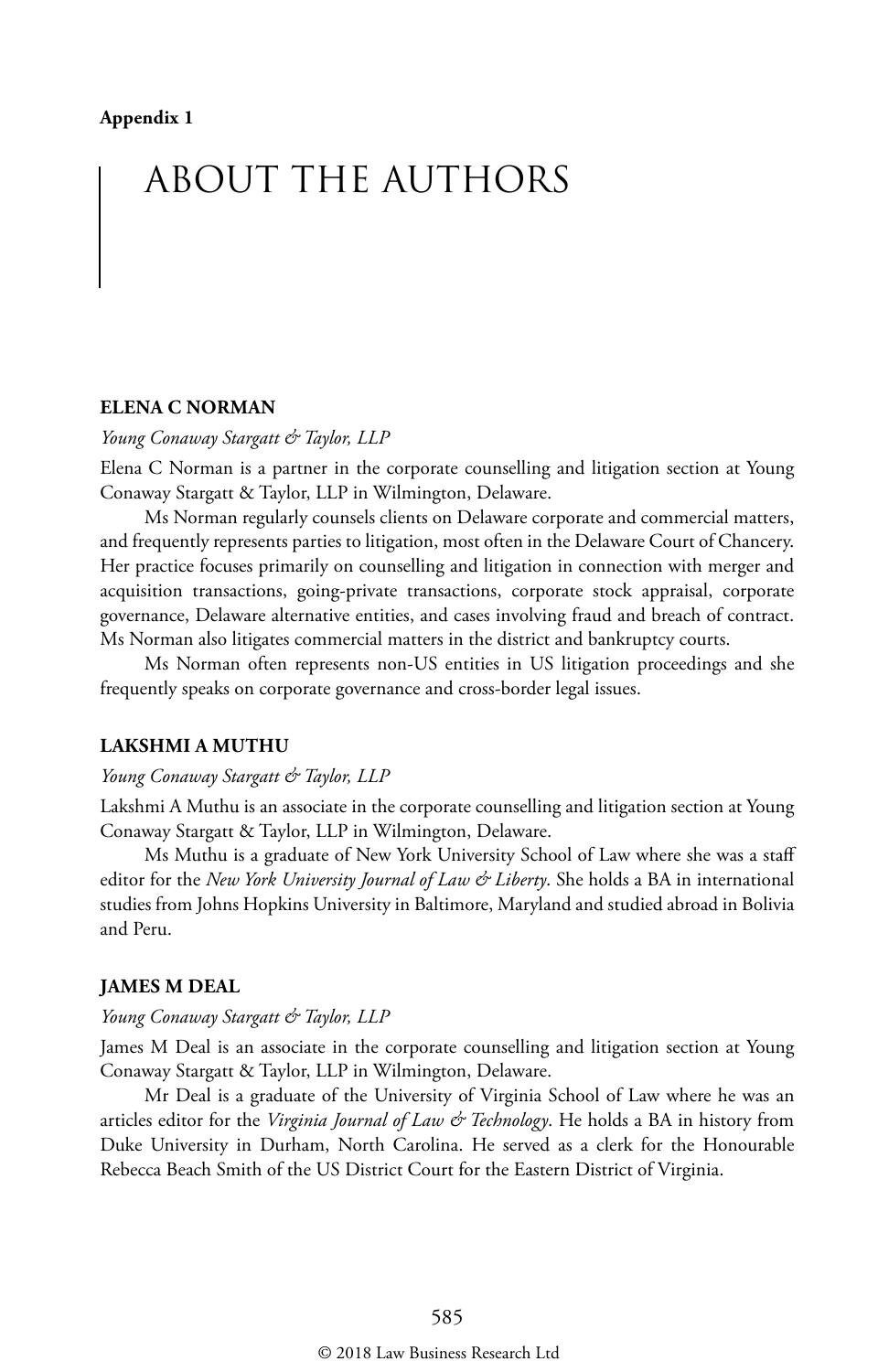#### **YOUNG CONAWAY STARGATT & TAYLOR, LLP**

Rodney Square 1000 North King Street Wilmington 19801 Delaware United States Tel: +1 302 571 6600 Fax: +1 302 571 1253 enorm@ycst.com lmuth@ycst.com jdeal@ycst.com www.youngconaway.com